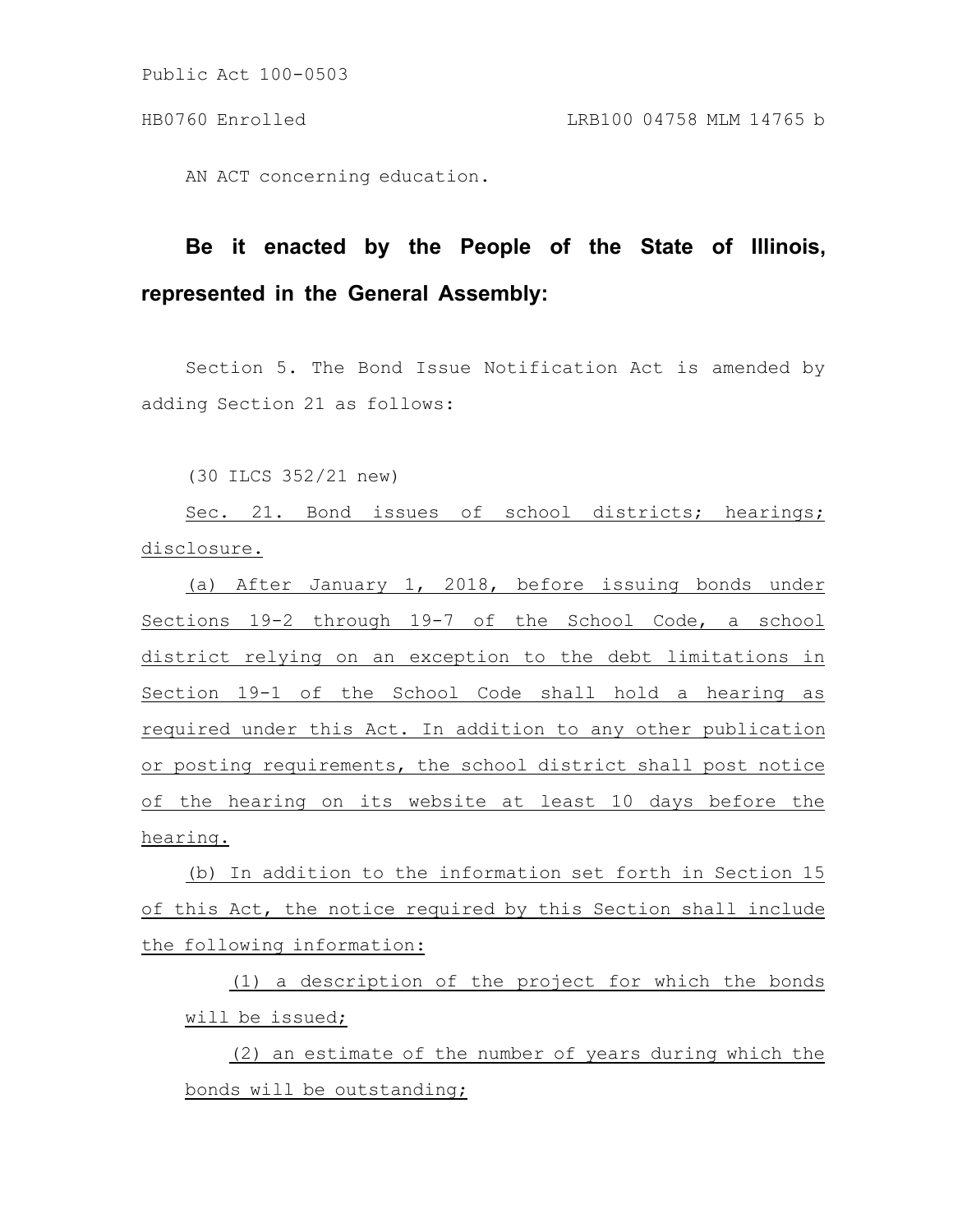(3) an estimate of the total debt service to be paid on the bonds, including principal, interest, and costs of issuing the bonds; and

(4) an estimate of the average annual property tax needed to pay the principal of and interest on the bonds extendable against property containing a single family residence and having a fair market value of \$100,000.

The notice shall state that the actual number of years during which the bonds will be outstanding, the actual total debt service to be paid on the bonds, and the actual average annual property tax to pay the principal of and interest on the bonds extendable against property containing a single family residence and having a fair market value of \$100,000 are subject to change based on many factors, including market conditions at the time the bonds are sold. Any differences between the information set forth in the notice and the actual results at the time the bonds are sold shall not invalidate the hearing or the results of the referendum for the bonds.

Section 10. The School Code is amended by changing Section 19-1 as follows:

(105 ILCS 5/19-1)

Sec. 19-1. Debt limitations of school districts.

(a) School districts shall not be subject to the provisions limiting their indebtedness prescribed in the Local Government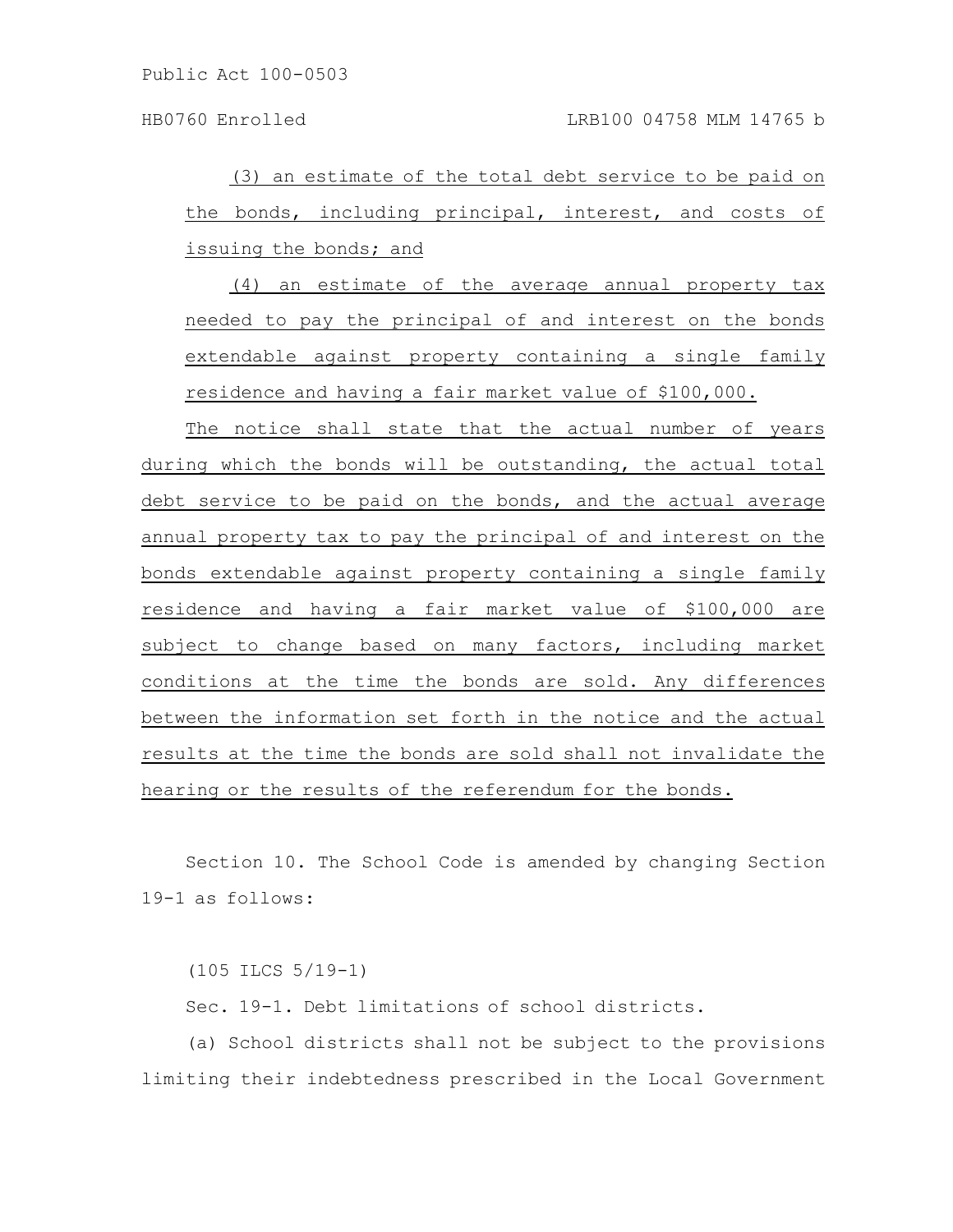Debt Limitation Act.

No school districts maintaining grades K through 8 or 9 through 12 shall become indebted in any manner or for any purpose to an amount, including existing indebtedness, in the aggregate exceeding 6.9% on the value of the taxable property therein to be ascertained by the last assessment for State and county taxes or, until January 1, 1983, if greater, the sum that is produced by multiplying the school district's 1978 equalized assessed valuation by the debt limitation percentage in effect on January 1, 1979, previous to the incurring of such indebtedness.

No school districts maintaining grades K through 12 shall become indebted in any manner or for any purpose to an amount, including existing indebtedness, in the aggregate exceeding 13.8% on the value of the taxable property therein to be ascertained by the last assessment for State and county taxes or, until January 1, 1983, if greater, the sum that is produced by multiplying the school district's 1978 equalized assessed valuation by the debt limitation percentage in effect on January 1, 1979, previous to the incurring of such indebtedness.

No partial elementary unit district, as defined in Article 11E of this Code, shall become indebted in any manner or for any purpose in an amount, including existing indebtedness, in the aggregate exceeding 6.9% of the value of the taxable property of the entire district, to be ascertained by the last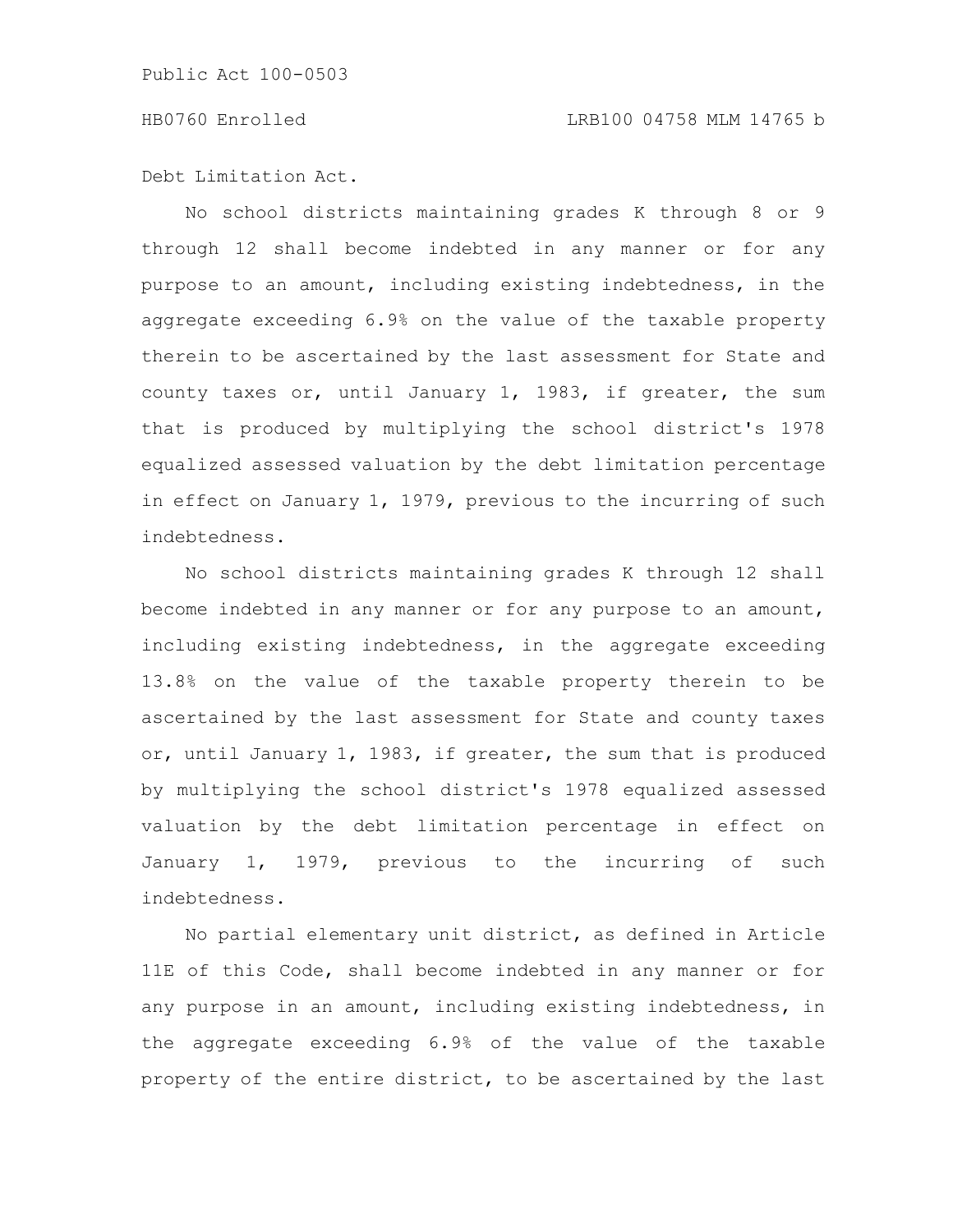#### HB0760 Enrolled LRB100 04758 MLM 14765 b

assessment for State and county taxes, plus an amount, including existing indebtedness, in the aggregate exceeding 6.9% of the value of the taxable property of that portion of the district included in the elementary and high school classification, to be ascertained by the last assessment for State and county taxes. Moreover, no partial elementary unit district, as defined in Article 11E of this Code, shall become indebted on account of bonds issued by the district for high school purposes in the aggregate exceeding 6.9% of the value of the taxable property of the entire district, to be ascertained by the last assessment for State and county taxes, nor shall the district become indebted on account of bonds issued by the district for elementary purposes in the aggregate exceeding 6.9% of the value of the taxable property for that portion of the district included in the elementary and high school classification, to be ascertained by the last assessment for State and county taxes.

Notwithstanding the provisions of any other law to the contrary, in any case in which the voters of a school district have approved a proposition for the issuance of bonds of such school district at an election held prior to January 1, 1979, and all of the bonds approved at such election have not been issued, the debt limitation applicable to such school district during the calendar year 1979 shall be computed by multiplying the value of taxable property therein, including personal property, as ascertained by the last assessment for State and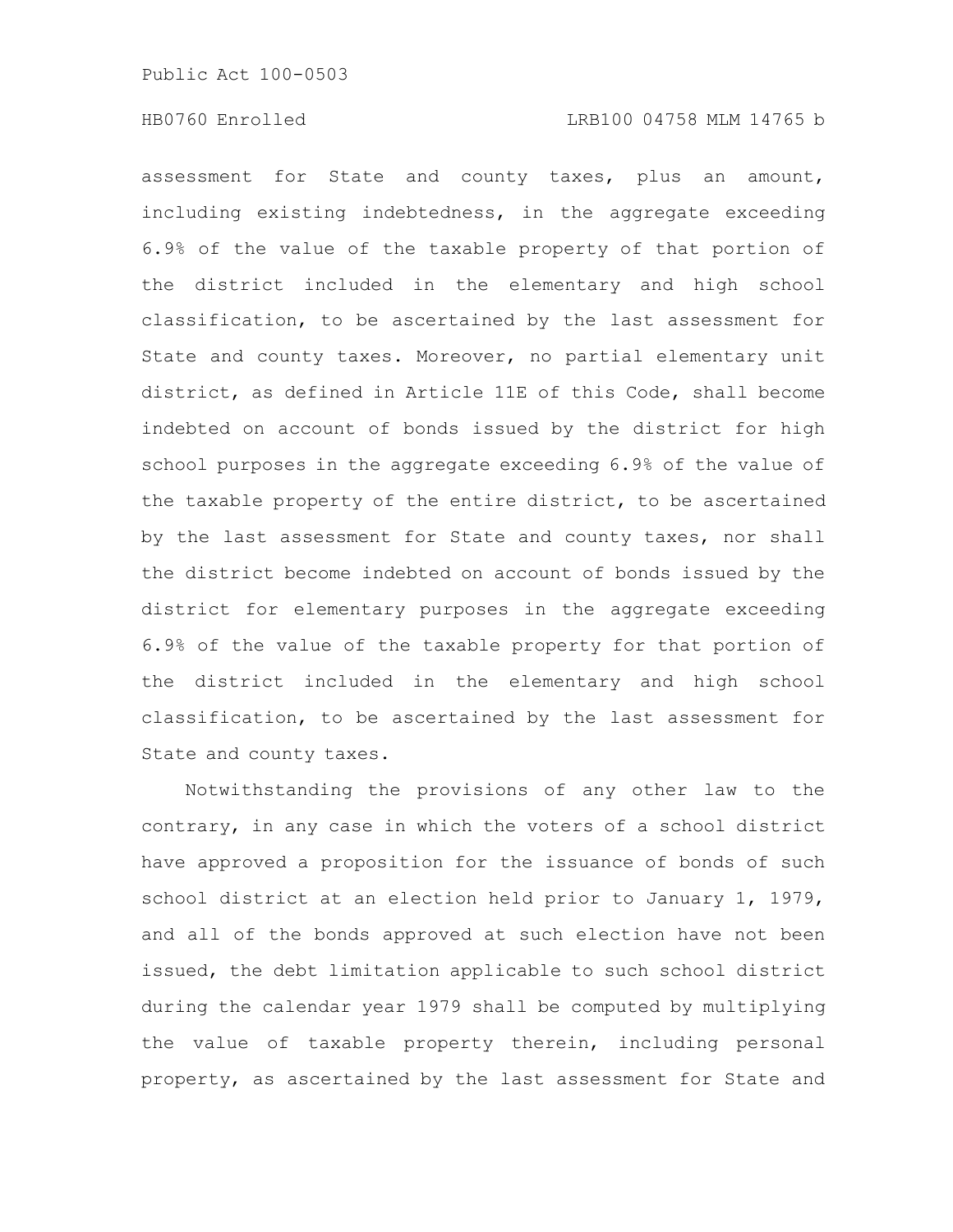county taxes, previous to the incurring of such indebtedness, by the percentage limitation applicable to such school district under the provisions of this subsection (a).

(a-5) After January 1, 2018, no school district may issue bonds under Sections 19-2 through 19-7 of this Code and rely on an exception to the debt limitations in this Section unless it has complied with the requirements of Section 21 of the Bond Issue Notification Act and the bonds have been approved by referendum.

(b) Notwithstanding the debt limitation prescribed in subsection (a) of this Section, additional indebtedness may be incurred in an amount not to exceed the estimated cost of acquiring or improving school sites or constructing and equipping additional building facilities under the following conditions:

(1) Whenever the enrollment of students for the next school year is estimated by the board of education to increase over the actual present enrollment by not less than 35% or by not less than 200 students or the actual present enrollment of students has increased over the previous school year by not less than 35% or by not less than 200 students and the board of education determines that additional school sites or building facilities are required as a result of such increase in enrollment; and

(2) When the Regional Superintendent of Schools having jurisdiction over the school district and the State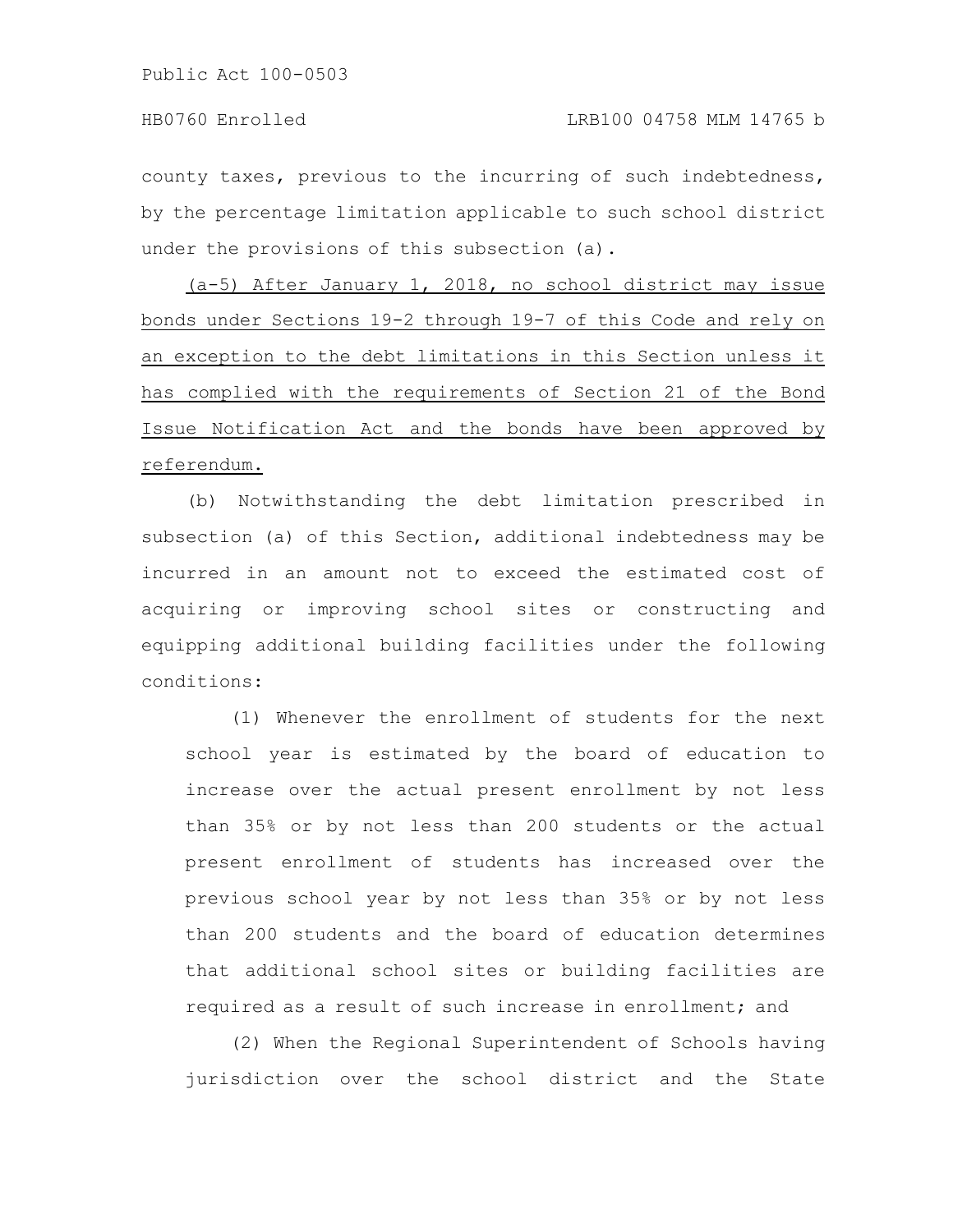Superintendent of Education concur in such enrollment projection or increase and approve the need for such additional school sites or building facilities and the estimated cost thereof; and

(3) When the voters in the school district approve a proposition for the issuance of bonds for the purpose of acquiring or improving such needed school sites or constructing and equipping such needed additional building facilities at an election called and held for that purpose. Notice of such an election shall state that the amount of indebtedness proposed to be incurred would exceed the debt limitation otherwise applicable to the school district. The ballot for such proposition shall state what percentage of the equalized assessed valuation will be outstanding in bonds if the proposed issuance of bonds is approved by the voters; or

(4) Notwithstanding the provisions of paragraphs (1) through (3) of this subsection (b), if the school board determines that additional facilities are needed to provide a quality educational program and not less than 2/3 of those voting in an election called by the school board on the question approve the issuance of bonds for the construction of such facilities, the school district may issue bonds for this purpose; or

(5) Notwithstanding the provisions of paragraphs (1) through (3) of this subsection (b), if (i) the school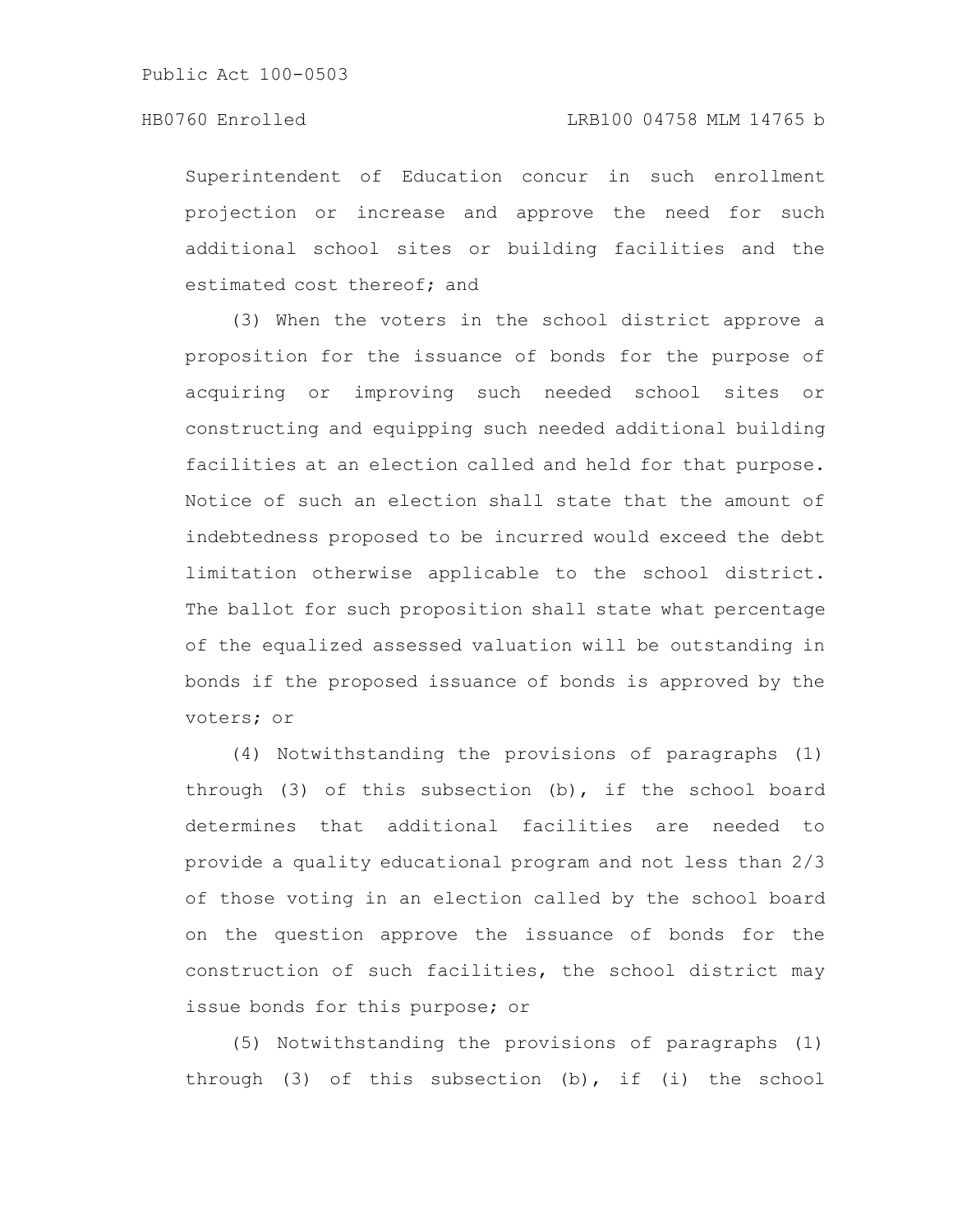### HB0760 Enrolled LRB100 04758 MLM 14765 b

district has previously availed itself of the provisions of paragraph (4) of this subsection (b) to enable it to issue bonds, (ii) the voters of the school district have not defeated a proposition for the issuance of bonds since the referendum described in paragraph (4) of this subsection (b) was held, (iii) the school board determines that additional facilities are needed to provide a quality educational program, and (iv) a majority of those voting in an election called by the school board on the question approve the issuance of bonds for the construction of such facilities, the school district may issue bonds for this purpose.

In no event shall the indebtedness incurred pursuant to this subsection (b) and the existing indebtedness of the school district exceed 15% of the value of the taxable property therein to be ascertained by the last assessment for State and county taxes, previous to the incurring of such indebtedness or, until January 1, 1983, if greater, the sum that is produced by multiplying the school district's 1978 equalized assessed valuation by the debt limitation percentage in effect on January 1, 1979.

The indebtedness provided for by this subsection (b) shall be in addition to and in excess of any other debt limitation.

(c) Notwithstanding the debt limitation prescribed in subsection (a) of this Section, in any case in which a public question for the issuance of bonds of a proposed school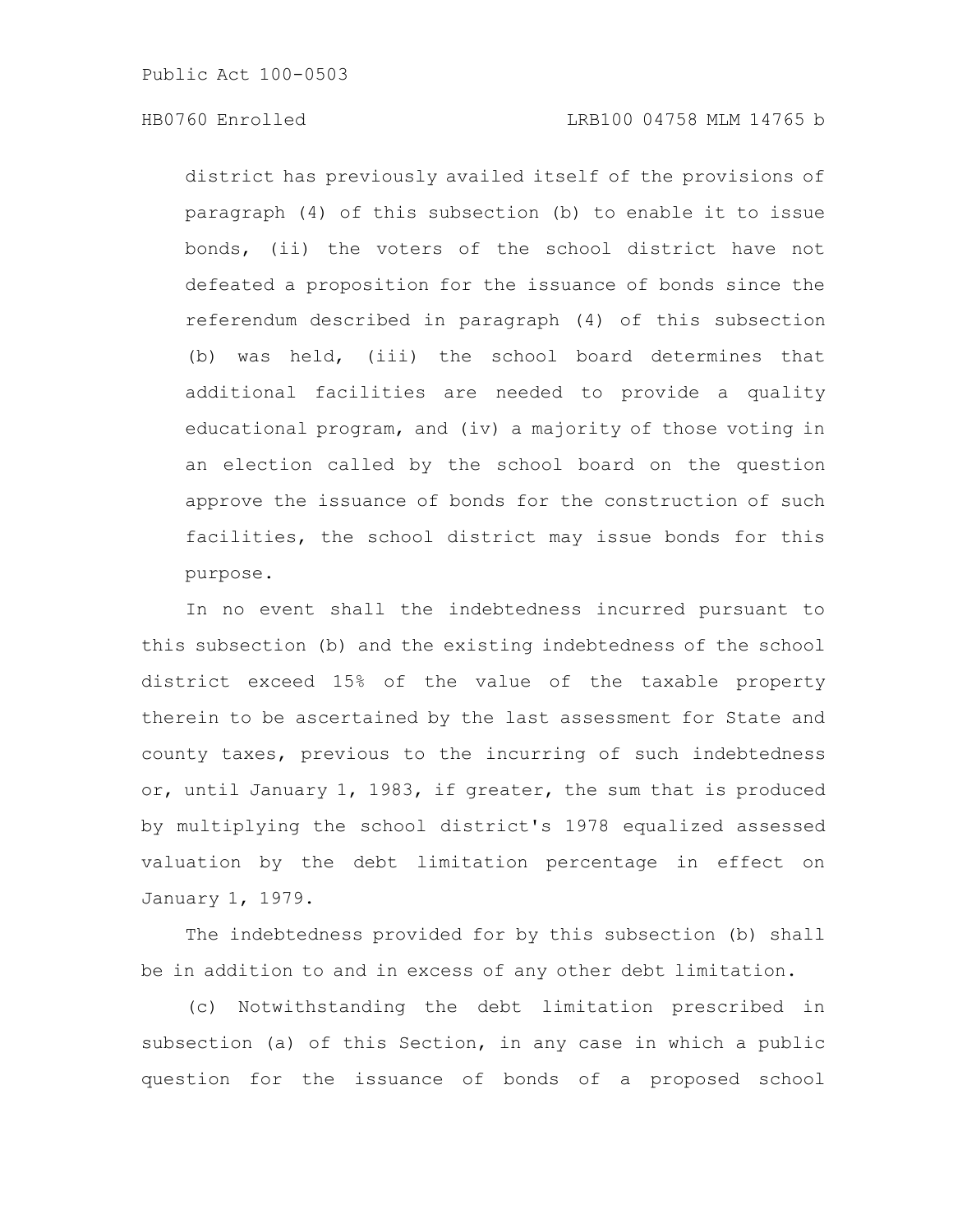district maintaining grades kindergarten through 12 received at least 60% of the valid ballots cast on the question at an election held on or prior to November 8, 1994, and in which the bonds approved at such election have not been issued, the school district pursuant to the requirements of Section 11A-10 (now repealed) may issue the total amount of bonds approved at such election for the purpose stated in the question.

(d) Notwithstanding the debt limitation prescribed in subsection (a) of this Section, a school district that meets all the criteria set forth in paragraphs (1) and (2) of this subsection (d) may incur an additional indebtedness in an amount not to exceed \$4,500,000, even though the amount of the additional indebtedness authorized by this subsection (d), when incurred and added to the aggregate amount of indebtedness of the district existing immediately prior to the district incurring the additional indebtedness authorized by this subsection (d), causes the aggregate indebtedness of the district to exceed the debt limitation otherwise applicable to that district under subsection (a):

(1) The additional indebtedness authorized by this subsection (d) is incurred by the school district through the issuance of bonds under and in accordance with Section 17-2.11a for the purpose of replacing a school building which, because of mine subsidence damage, has been closed as provided in paragraph (2) of this subsection (d) or through the issuance of bonds under and in accordance with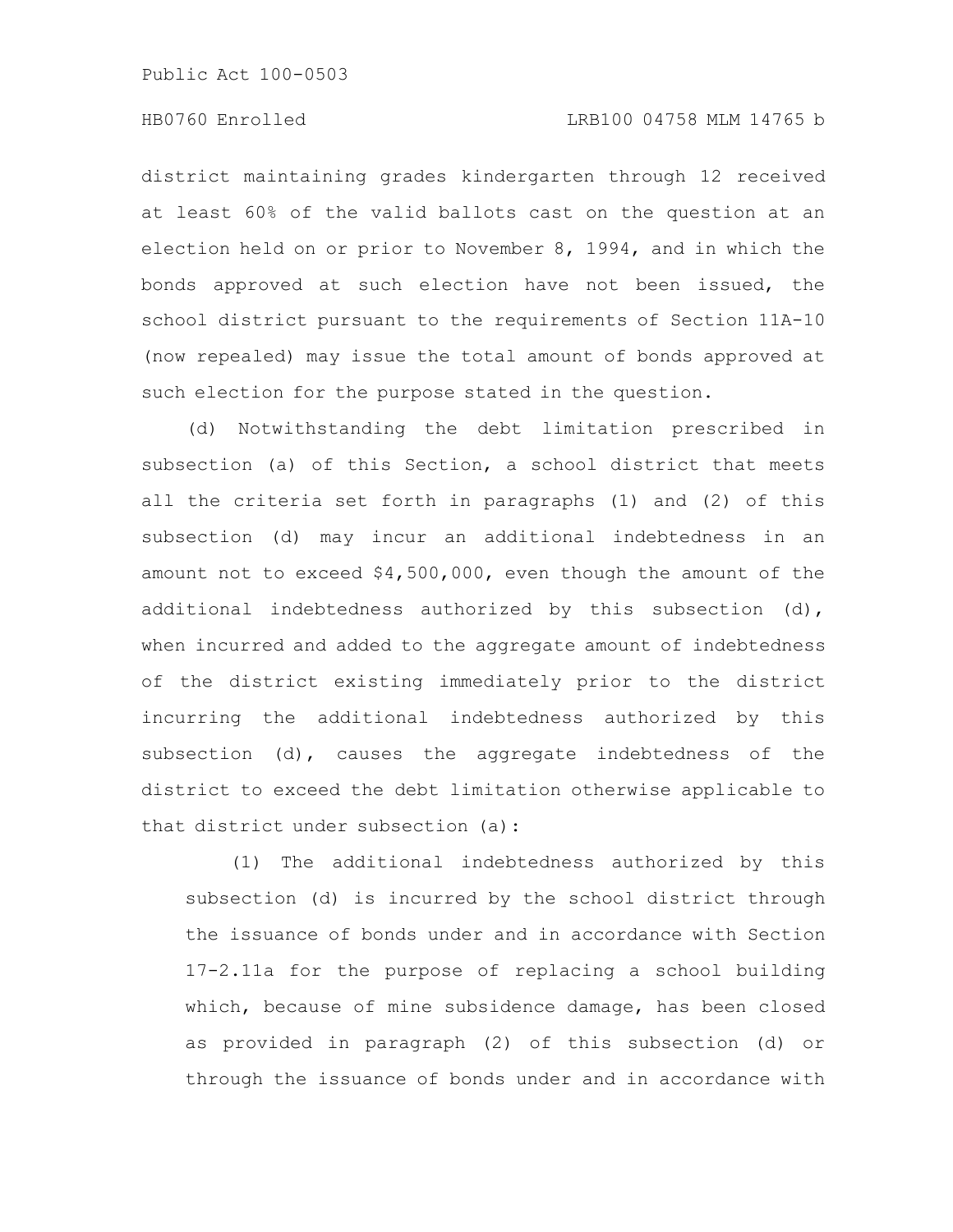Section 19-3 for the purpose of increasing the size of, or providing for additional functions in, such replacement school buildings, or both such purposes.

(2) The bonds issued by the school district as provided in paragraph (1) above are issued for the purposes of construction by the school district of a new school building pursuant to Section 17-2.11, to replace an existing school building that, because of mine subsidence damage, is closed as of the end of the 1992-93 school year pursuant to action of the regional superintendent of schools of the educational service region in which the district is located under Section 3-14.22 or are issued for the purpose of increasing the size of, or providing for additional functions in, the new school building being constructed to replace a school building closed as the result of mine subsidence damage, or both such purposes.

(e) (Blank).

(f) Notwithstanding the provisions of subsection (a) of this Section or of any other law, bonds in not to exceed the aggregate amount of \$5,500,000 and issued by a school district meeting the following criteria shall not be considered indebtedness for purposes of any statutory limitation and may be issued in an amount or amounts, including existing indebtedness, in excess of any heretofore or hereafter imposed statutory limitation as to indebtedness:

(1) At the time of the sale of such bonds, the board of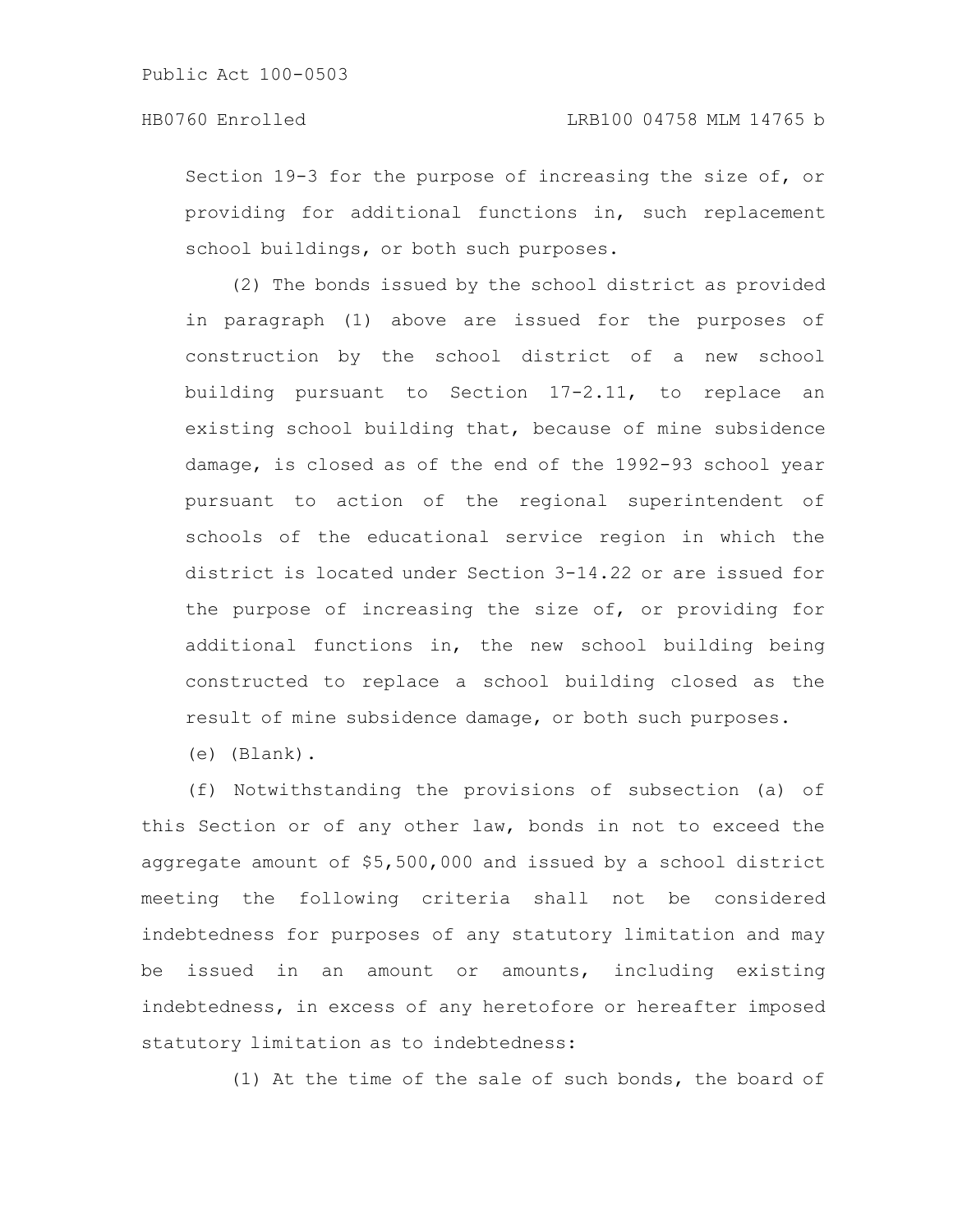education of the district shall have determined by resolution that the enrollment of students in the district is projected to increase by not less than 7% during each of the next succeeding 2 school years.

(2) The board of education shall also determine by resolution that the improvements to be financed with the proceeds of the bonds are needed because of the projected enrollment increases.

(3) The board of education shall also determine by resolution that the projected increases in enrollment are the result of improvements made or expected to be made to passenger rail facilities located in the school district.

Notwithstanding the provisions of subsection (a) of this Section or of any other law, a school district that has availed itself of the provisions of this subsection (f) prior to July 22, 2004 (the effective date of Public Act 93-799) may also issue bonds approved by referendum up to an amount, including existing indebtedness, not exceeding 25% of the equalized assessed value of the taxable property in the district if all of the conditions set forth in items  $(1)$ ,  $(2)$ , and  $(3)$  of this subsection (f) are met.

(g) Notwithstanding the provisions of subsection (a) of this Section or any other law, bonds in not to exceed an aggregate amount of 25% of the equalized assessed value of the taxable property of a school district and issued by a school district meeting the criteria in paragraphs (i) through (iv) of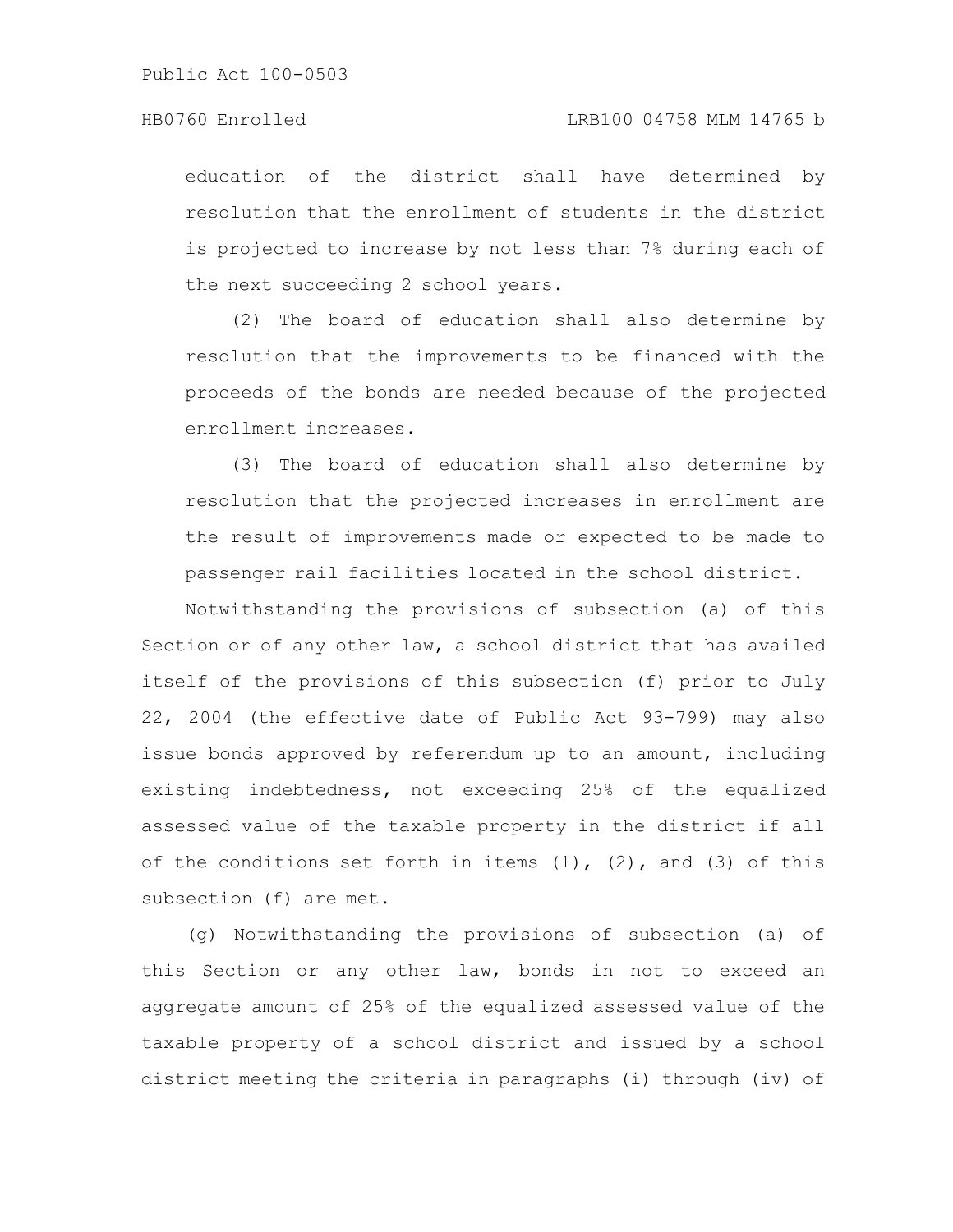### HB0760 Enrolled LRB100 04758 MLM 14765 b

this subsection shall not be considered indebtedness for purposes of any statutory limitation and may be issued pursuant to resolution of the school board in an amount or amounts, including existing indebtedness, in excess of any statutory limitation of indebtedness heretofore or hereafter imposed:

(i) The bonds are issued for the purpose of constructing a new high school building to replace two adjacent existing buildings which together house a single high school, each of which is more than 65 years old, and which together are located on more than 10 acres and less than 11 acres of property.

(ii) At the time the resolution authorizing the issuance of the bonds is adopted, the cost of constructing a new school building to replace the existing school building is less than 60% of the cost of repairing the existing school building.

(iii) The sale of the bonds occurs before July 1, 1997.

(iv) The school district issuing the bonds is a unit school district located in a county of less than 70,000 and more than 50,000 inhabitants, which has an average daily attendance of less than 1,500 and an equalized assessed valuation of less than \$29,000,000.

(h) Notwithstanding any other provisions of this Section or the provisions of any other law, until January 1, 1998, a community unit school district maintaining grades K through 12 may issue bonds up to an amount, including existing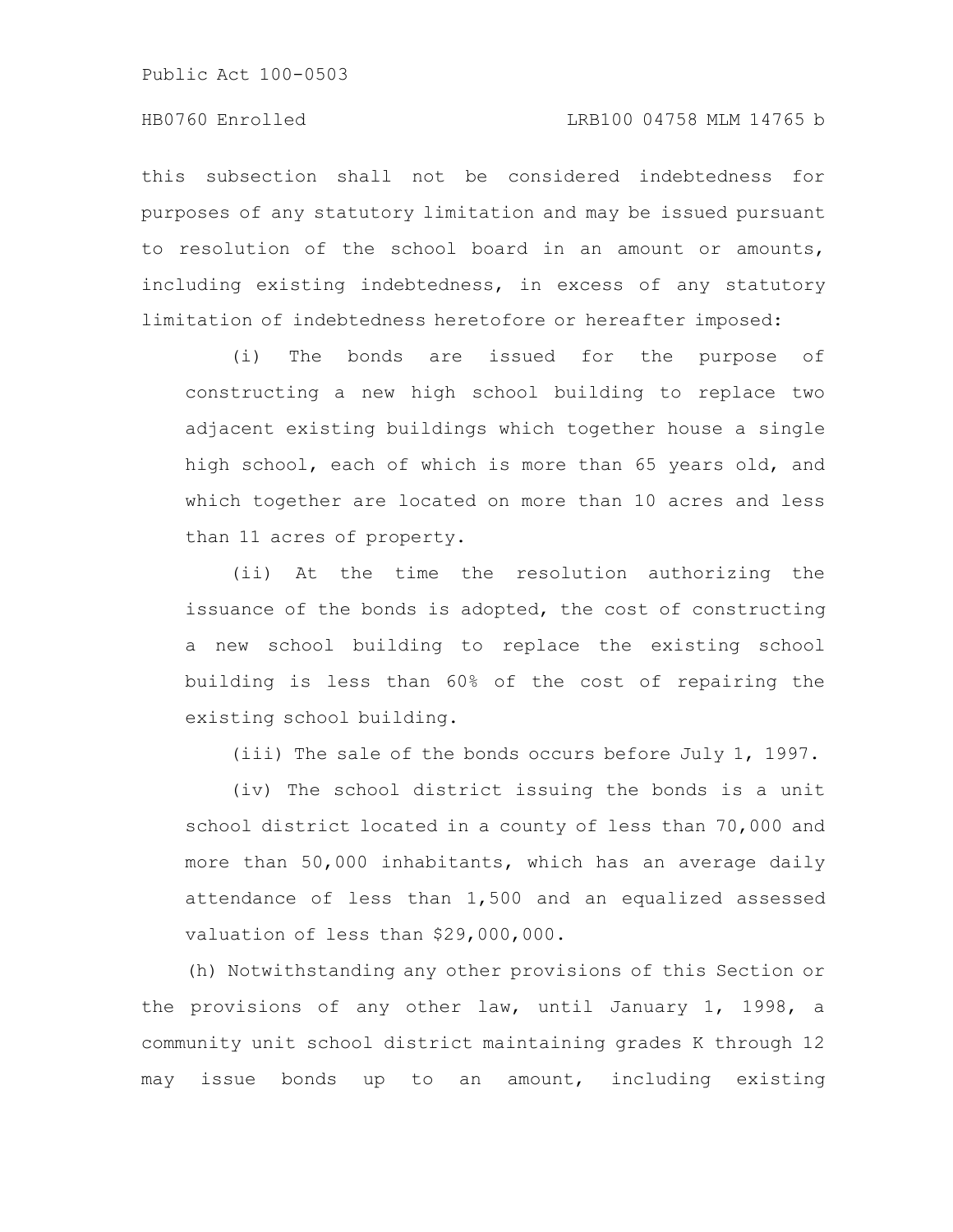#### HB0760 Enrolled LRB100 04758 MLM 14765 b

indebtedness, not exceeding 27.6% of the equalized assessed value of the taxable property in the district, if all of the following conditions are met:

(i) The school district has an equalized assessed valuation for calendar year 1995 of less than \$24,000,000;

(ii) The bonds are issued for the capital improvement, renovation, rehabilitation, or replacement of existing school buildings of the district, all of which buildings were originally constructed not less than 40 years ago;

(iii) The voters of the district approve a proposition for the issuance of the bonds at a referendum held after March 19, 1996; and

(iv) The bonds are issued pursuant to Sections 19-2 through 19-7 of this Code.

(i) Notwithstanding any other provisions of this Section or the provisions of any other law, until January 1, 1998, a community unit school district maintaining grades K through 12 may issue bonds up to an amount, including existing indebtedness, not exceeding 27% of the equalized assessed value of the taxable property in the district, if all of the following conditions are met:

(i) The school district has an equalized assessed valuation for calendar year 1995 of less than \$44,600,000;

(ii) The bonds are issued for the capital improvement, renovation, rehabilitation, or replacement of existing school buildings of the district, all of which existing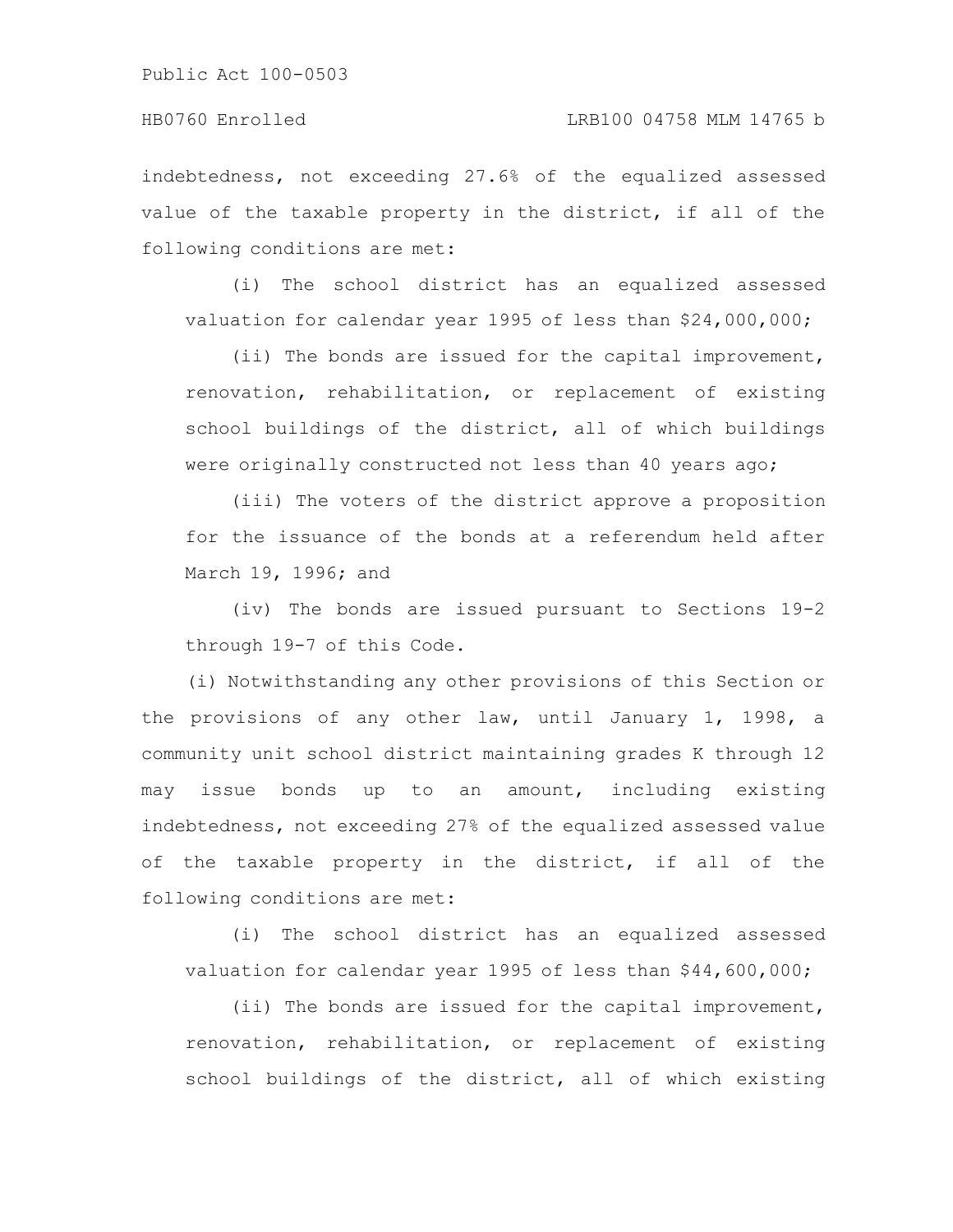buildings were originally constructed not less than 80 years ago;

(iii) The voters of the district approve a proposition for the issuance of the bonds at a referendum held after December 31, 1996; and

(iv) The bonds are issued pursuant to Sections 19-2 through 19-7 of this Code.

(j) Notwithstanding any other provisions of this Section or the provisions of any other law, until January 1, 1999, a community unit school district maintaining grades K through 12 may issue bonds up to an amount, including existing indebtedness, not exceeding 27% of the equalized assessed value of the taxable property in the district if all of the following conditions are met:

(i) The school district has an equalized assessed valuation for calendar year 1995 of less than \$140,000,000 and a best 3 months average daily attendance for the 1995-96 school year of at least 2,800;

(ii) The bonds are issued to purchase a site and build and equip a new high school, and the school district's existing high school was originally constructed not less than 35 years prior to the sale of the bonds;

(iii) At the time of the sale of the bonds, the board of education determines by resolution that a new high school is needed because of projected enrollment increases;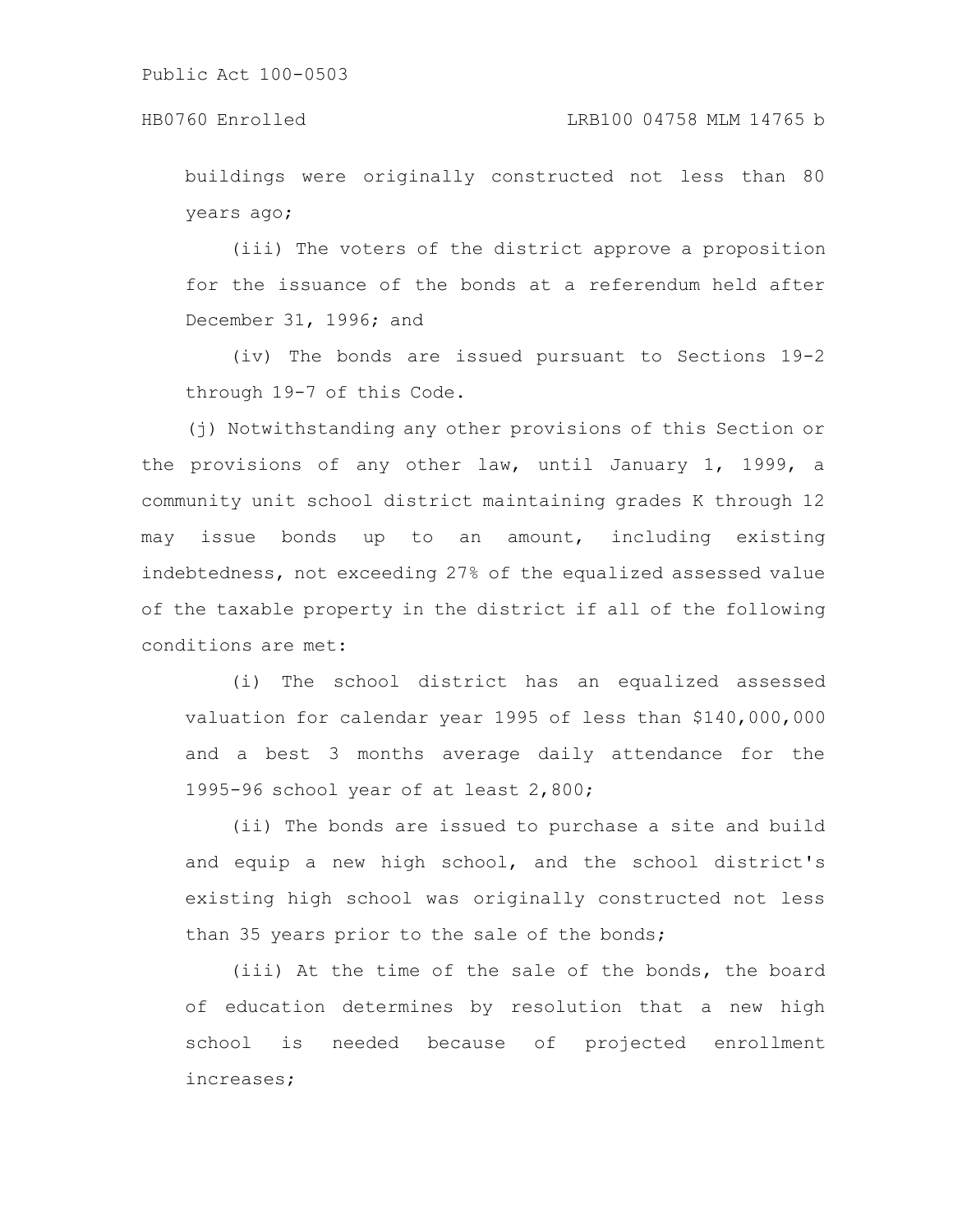(iv) At least 60% of those voting in an election held after December 31, 1996 approve a proposition for the issuance of the bonds; and

(v) The bonds are issued pursuant to Sections 19-2 through 19-7 of this Code.

(k) Notwithstanding the debt limitation prescribed in subsection (a) of this Section, a school district that meets all the criteria set forth in paragraphs (1) through (4) of this subsection (k) may issue bonds to incur an additional indebtedness in an amount not to exceed \$4,000,000 even though the amount of the additional indebtedness authorized by this subsection (k), when incurred and added to the aggregate amount of indebtedness of the school district existing immediately prior to the school district incurring such additional indebtedness, causes the aggregate indebtedness of the school district to exceed or increases the amount by which the aggregate indebtedness of the district already exceeds the debt limitation otherwise applicable to that school district under subsection (a):

(1) the school district is located in 2 counties, and a referendum to authorize the additional indebtedness was approved by a majority of the voters of the school district voting on the proposition to authorize that indebtedness;

(2) the additional indebtedness is for the purpose of financing a multi-purpose room addition to the existing high school;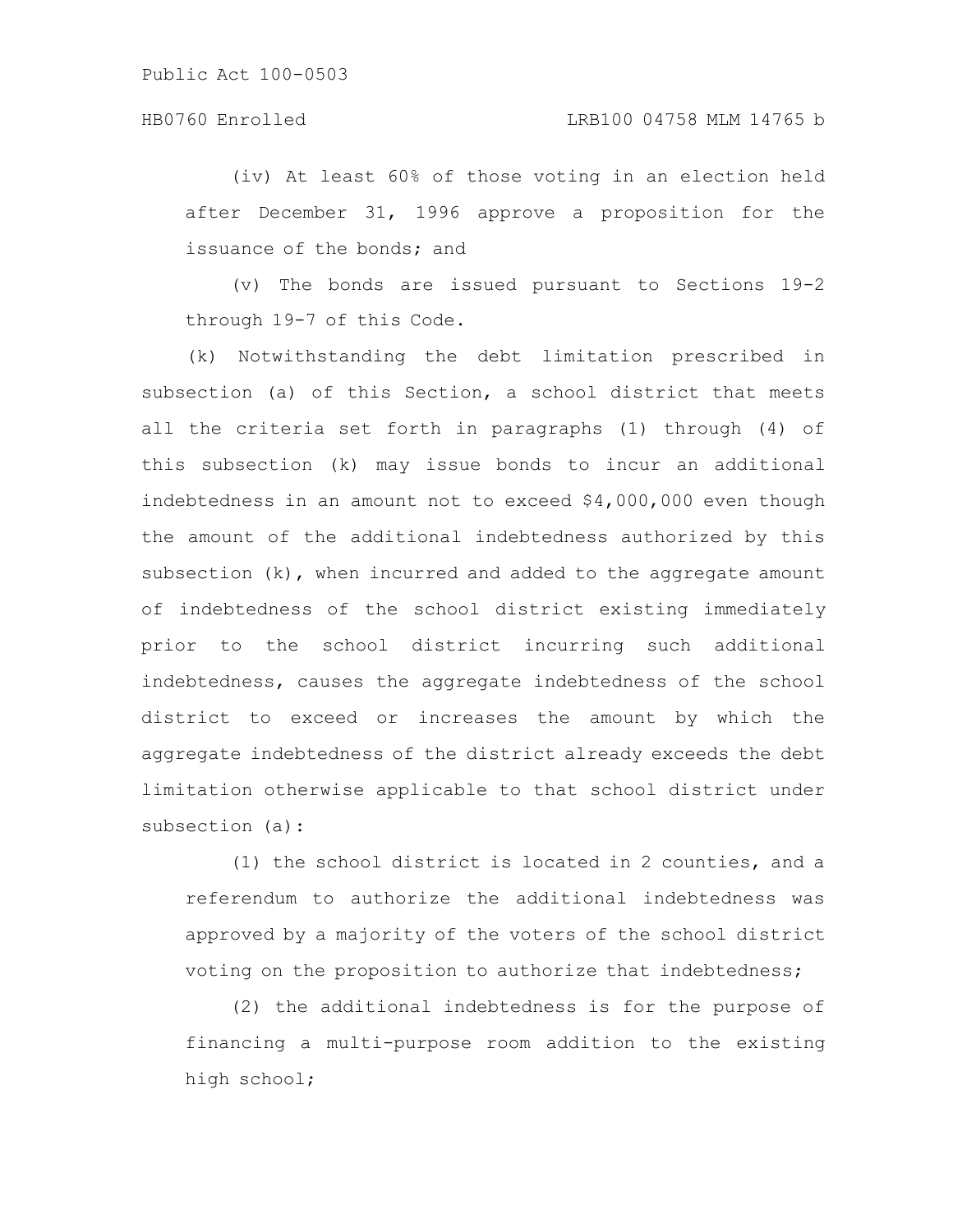(3) the additional indebtedness, together with the existing indebtedness of the school district, shall not exceed 17.4% of the value of the taxable property in the school district, to be ascertained by the last assessment for State and county taxes; and

(4) the bonds evidencing the additional indebtedness are issued, if at all, within 120 days of August 14, 1998 (the effective date of Public Act 90-757).

(l) Notwithstanding any other provisions of this Section or the provisions of any other law, until January 1, 2000, a school district maintaining grades kindergarten through 8 may issue bonds up to an amount, including existing indebtedness, not exceeding 15% of the equalized assessed value of the taxable property in the district if all of the following conditions are met:

(i) the district has an equalized assessed valuation for calendar year 1996 of less than \$10,000,000;

(ii) the bonds are issued for capital improvement, renovation, rehabilitation, or replacement of one or more school buildings of the district, which buildings were originally constructed not less than 70 years ago;

(iii) the voters of the district approve a proposition for the issuance of the bonds at a referendum held on or after March 17, 1998; and

(iv) the bonds are issued pursuant to Sections 19-2 through 19-7 of this Code.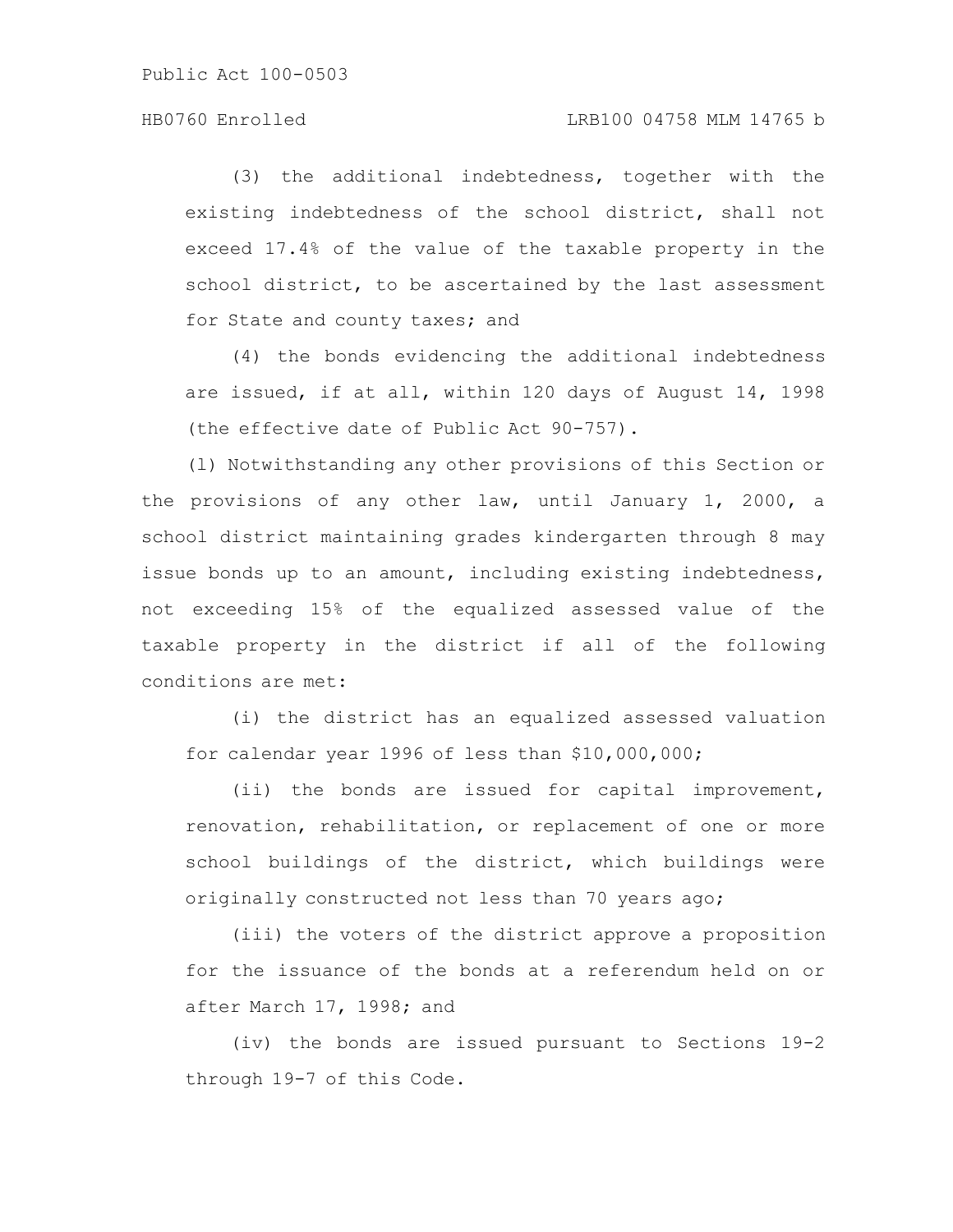#### HB0760 Enrolled LRB100 04758 MLM 14765 b

(m) Notwithstanding any other provisions of this Section or the provisions of any other law, until January 1, 1999, an elementary school district maintaining grades K through 8 may issue bonds up to an amount, excluding existing indebtedness, not exceeding 18% of the equalized assessed value of the taxable property in the district, if all of the following conditions are met:

(i) The school district has an equalized assessed valuation for calendar year 1995 or less than \$7,700,000;

(ii) The school district operates 2 elementary attendance centers that until 1976 were operated as the attendance centers of 2 separate and distinct school districts;

(iii) The bonds are issued for the construction of a new elementary school building to replace an existing multi-level elementary school building of the school district that is not accessible at all levels and parts of which were constructed more than 75 years ago;

(iv) The voters of the school district approve a proposition for the issuance of the bonds at a referendum held after July 1, 1998; and

(v) The bonds are issued pursuant to Sections 19-2 through 19-7 of this Code.

(n) Notwithstanding the debt limitation prescribed in subsection (a) of this Section or any other provisions of this Section or of any other law, a school district that meets all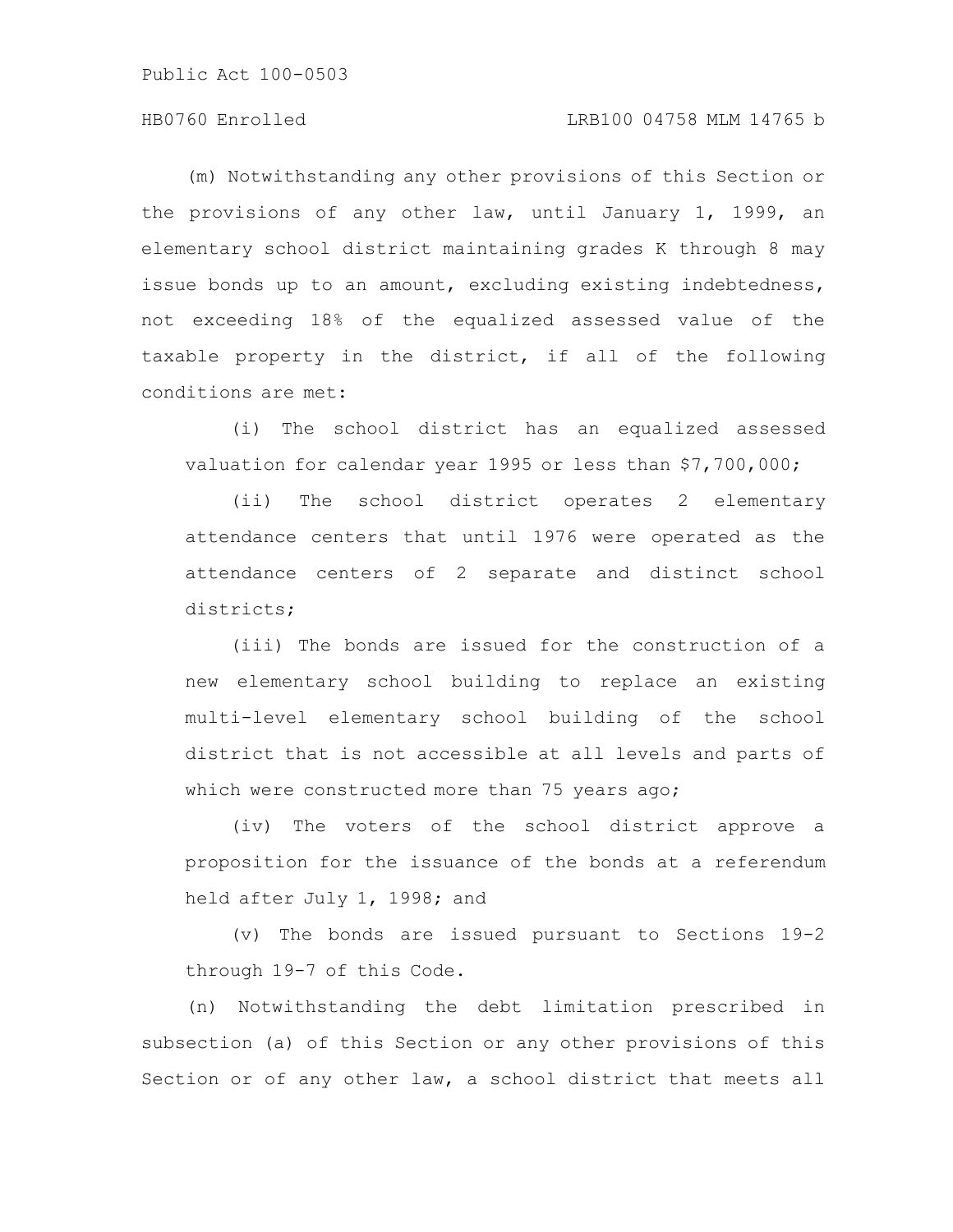#### HB0760 Enrolled LRB100 04758 MLM 14765 b

of the criteria set forth in paragraphs (i) through (vi) of this subsection (n) may incur additional indebtedness by the issuance of bonds in an amount not exceeding the amount certified by the Capital Development Board to the school district as provided in paragraph (iii) of this subsection (n), even though the amount of the additional indebtedness so authorized, when incurred and added to the aggregate amount of indebtedness of the district existing immediately prior to the district incurring the additional indebtedness authorized by this subsection (n), causes the aggregate indebtedness of the district to exceed the debt limitation otherwise applicable by law to that district:

(i) The school district applies to the State Board of Education for a school construction project grant and submits a district facilities plan in support of its application pursuant to Section 5-20 of the School Construction Law.

(ii) The school district's application and facilities plan are approved by, and the district receives a grant entitlement for a school construction project issued by, the State Board of Education under the School Construction Law.

(iii) The school district has exhausted its bonding capacity or the unused bonding capacity of the district is less than the amount certified by the Capital Development Board to the district under Section 5-15 of the School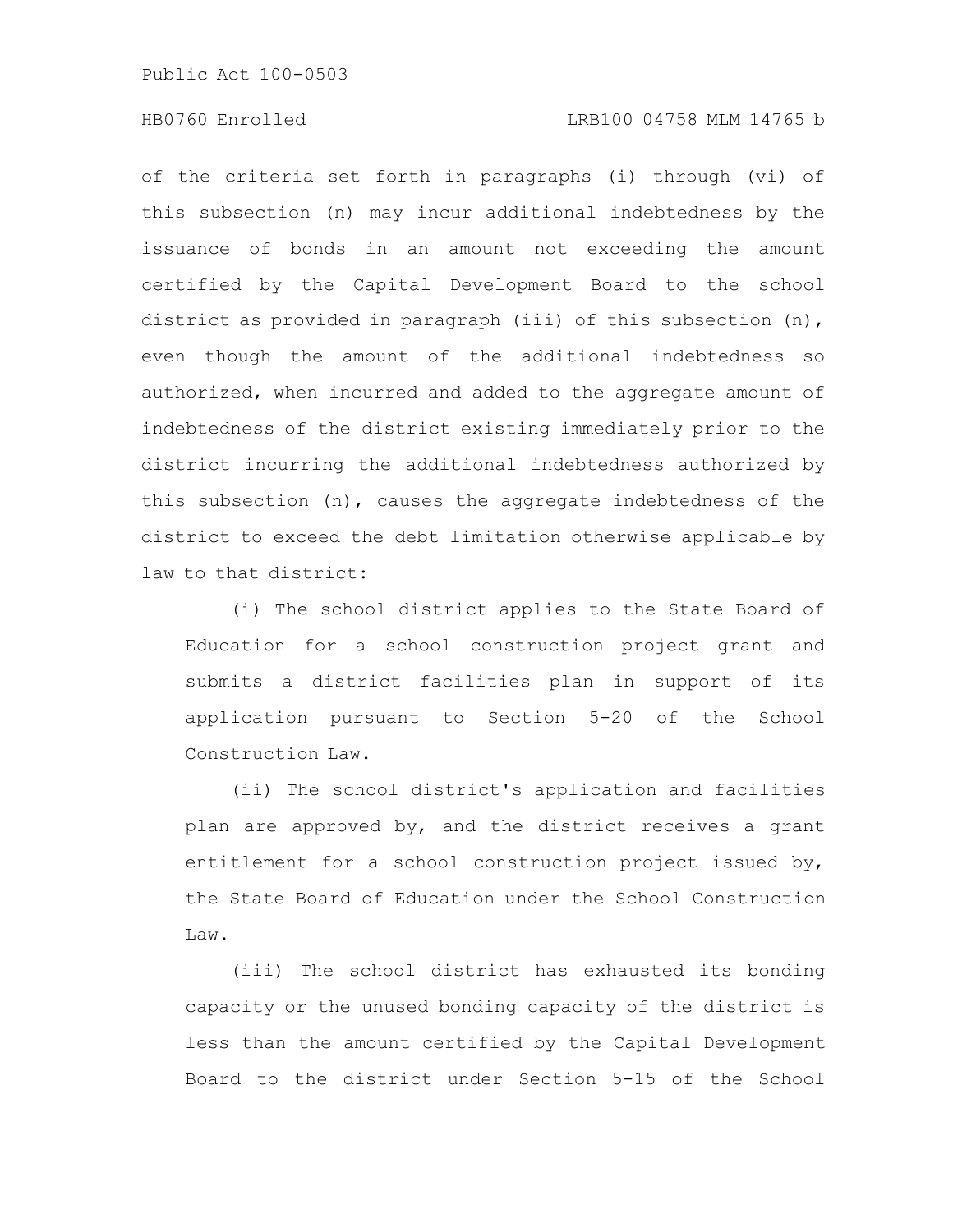Construction Law as the dollar amount of the school construction project's cost that the district will be required to finance with non-grant funds in order to receive a school construction project grant under the School Construction Law.

(iv) The bonds are issued for a "school construction project", as that term is defined in Section 5-5 of the School Construction Law, in an amount that does not exceed the dollar amount certified, as provided in paragraph (iii) of this subsection (n), by the Capital Development Board to the school district under Section 5-15 of the School Construction Law.

(v) The voters of the district approve a proposition for the issuance of the bonds at a referendum held after the criteria specified in paragraphs (i) and (iii) of this subsection (n) are met.

(vi) The bonds are issued pursuant to Sections 19-2 through 19-7 of the School Code.

(o) Notwithstanding any other provisions of this Section or the provisions of any other law, until November 1, 2007, a community unit school district maintaining grades K through 12 may issue bonds up to an amount, including existing indebtedness, not exceeding 20% of the equalized assessed value of the taxable property in the district if all of the following conditions are met:

(i) the school district has an equalized assessed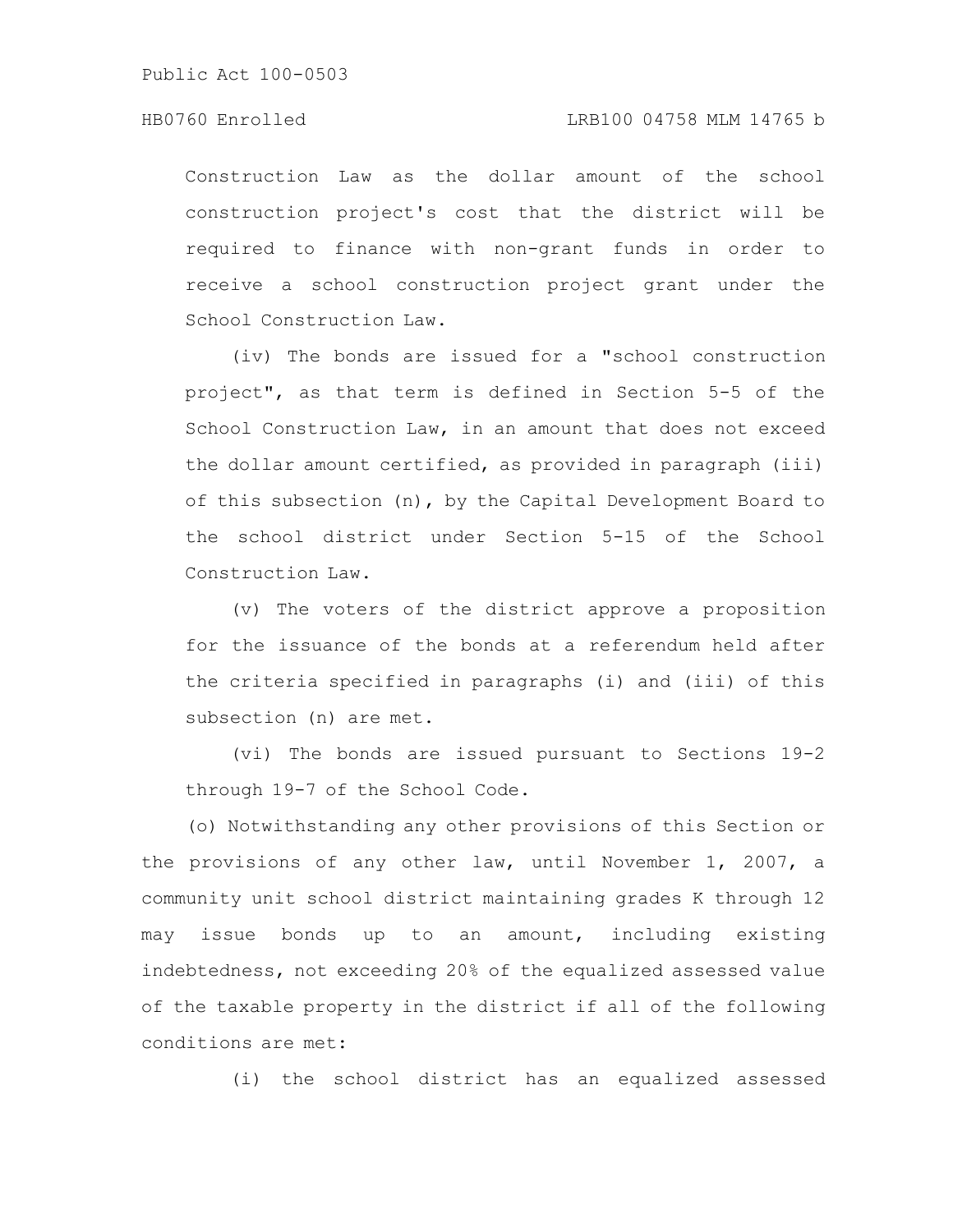valuation for calendar year 2001 of at least \$737,000,000 and an enrollment for the 2002-2003 school year of at least 8,500;

(ii) the bonds are issued to purchase school sites, build and equip a new high school, build and equip a new junior high school, build and equip 5 new elementary schools, and make technology and other improvements and additions to existing schools;

(iii) at the time of the sale of the bonds, the board of education determines by resolution that the sites and new or improved facilities are needed because of projected enrollment increases;

(iv) at least 57% of those voting in a general election held prior to January 1, 2003 approved a proposition for the issuance of the bonds; and

(v) the bonds are issued pursuant to Sections 19-2 through 19-7 of this Code.

(p) Notwithstanding any other provisions of this Section or the provisions of any other law, a community unit school district maintaining grades K through 12 may issue bonds up to an amount, including indebtedness, not exceeding 27% of the equalized assessed value of the taxable property in the district if all of the following conditions are met:

(i) The school district has an equalized assessed valuation for calendar year 2001 of at least \$295,741,187 and a best 3 months' average daily attendance for the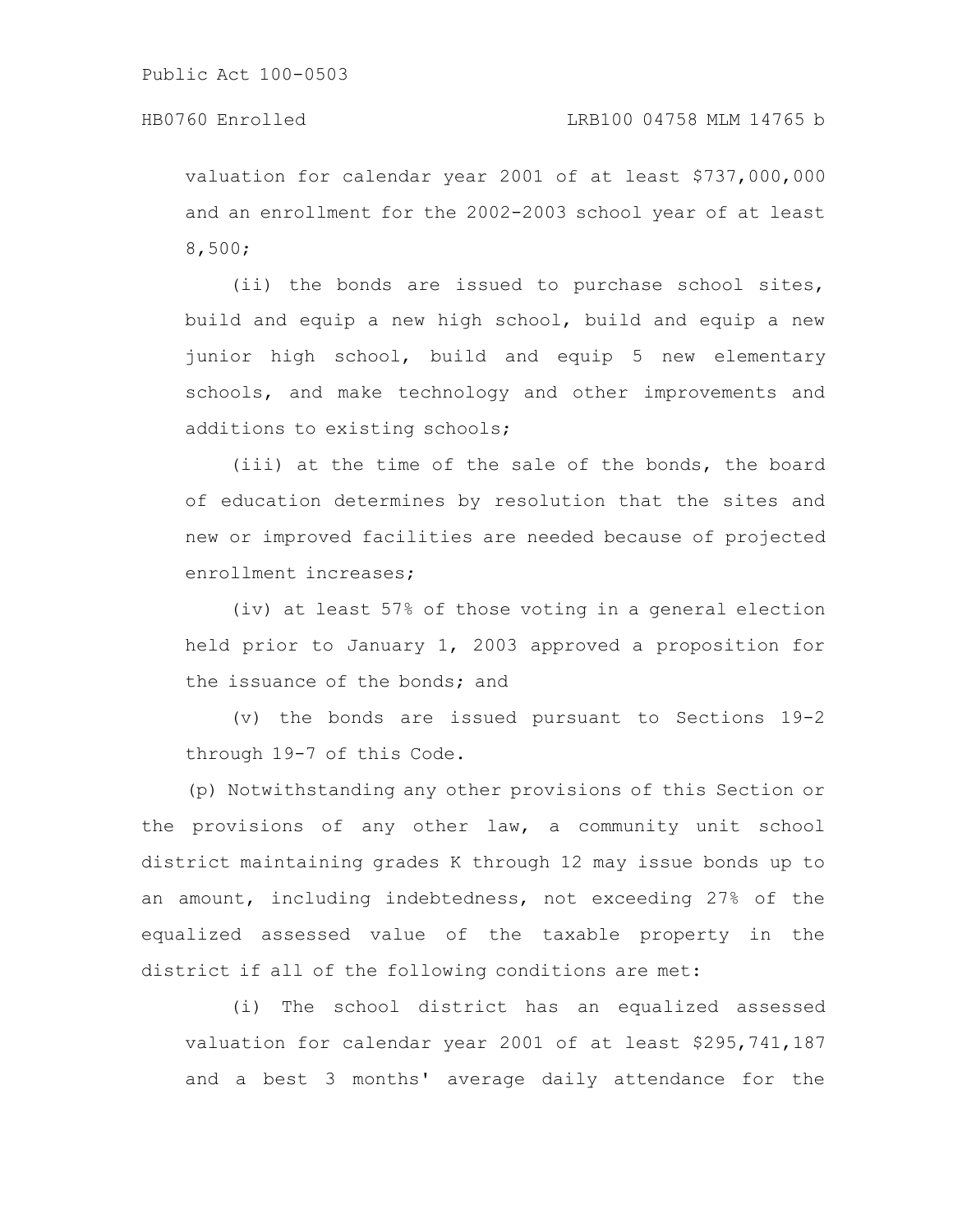2002-2003 school year of at least 2,394.

(ii) The bonds are issued to build and equip 3 elementary school buildings; build and equip one middle school building; and alter, repair, improve, and equip all existing school buildings in the district.

(iii) At the time of the sale of the bonds, the board of education determines by resolution that the project is needed because of expanding growth in the school district and a projected enrollment increase.

(iv) The bonds are issued pursuant to Sections 19-2 through 19-7 of this Code.

(p-5) Notwithstanding any other provisions of this Section or the provisions of any other law, bonds issued by a community unit school district maintaining grades K through 12 shall not be considered indebtedness for purposes of any statutory limitation and may be issued in an amount or amounts, including existing indebtedness, in excess of any heretofore or hereafter imposed statutory limitation as to indebtedness, if all of the following conditions are met:

(i) For each of the 4 most recent years, residential property comprises more than 80% of the equalized assessed valuation of the district.

(ii) At least 2 school buildings that were constructed 40 or more years prior to the issuance of the bonds will be demolished and will be replaced by new buildings or additions to one or more existing buildings.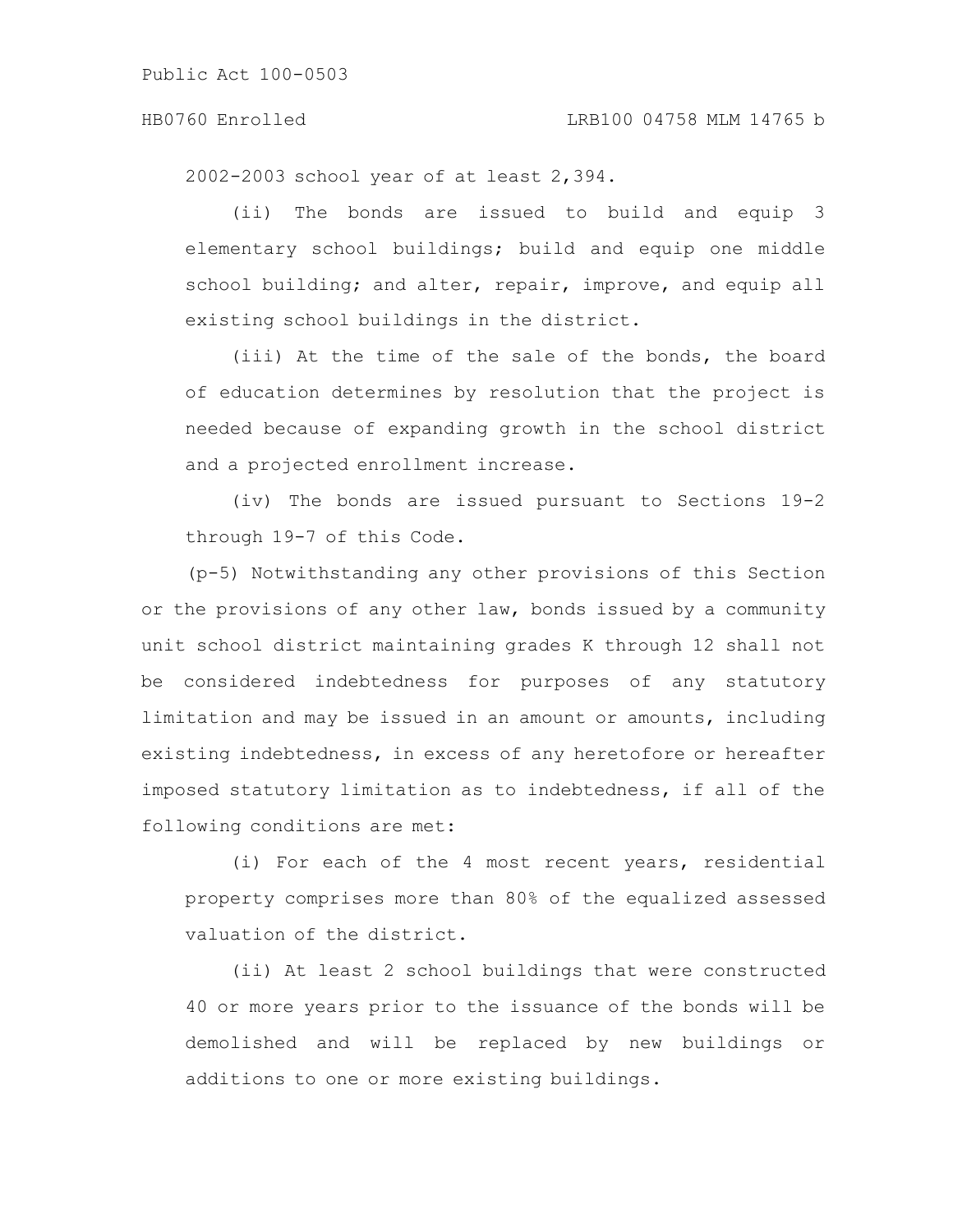(iii) Voters of the district approve a proposition for the issuance of the bonds at a regularly scheduled election.

(iv) At the time of the sale of the bonds, the school board determines by resolution that the new buildings or building additions are needed because of an increase in enrollment projected by the school board.

(v) The principal amount of the bonds, including existing indebtedness, does not exceed 25% of the equalized assessed value of the taxable property in the district.

(vi) The bonds are issued prior to January 1, 2007, pursuant to Sections 19-2 through 19-7 of this Code.

(p-10) Notwithstanding any other provisions of this Section or the provisions of any other law, bonds issued by a community consolidated school district maintaining grades K through 8 shall not be considered indebtedness for purposes of any statutory limitation and may be issued in an amount or amounts, including existing indebtedness, in excess of any heretofore or hereafter imposed statutory limitation as to indebtedness, if all of the following conditions are met:

(i) For each of the 4 most recent years, residential and farm property comprises more than 80% of the equalized assessed valuation of the district.

(ii) The bond proceeds are to be used to acquire and improve school sites and build and equip a school building.

(iii) Voters of the district approve a proposition for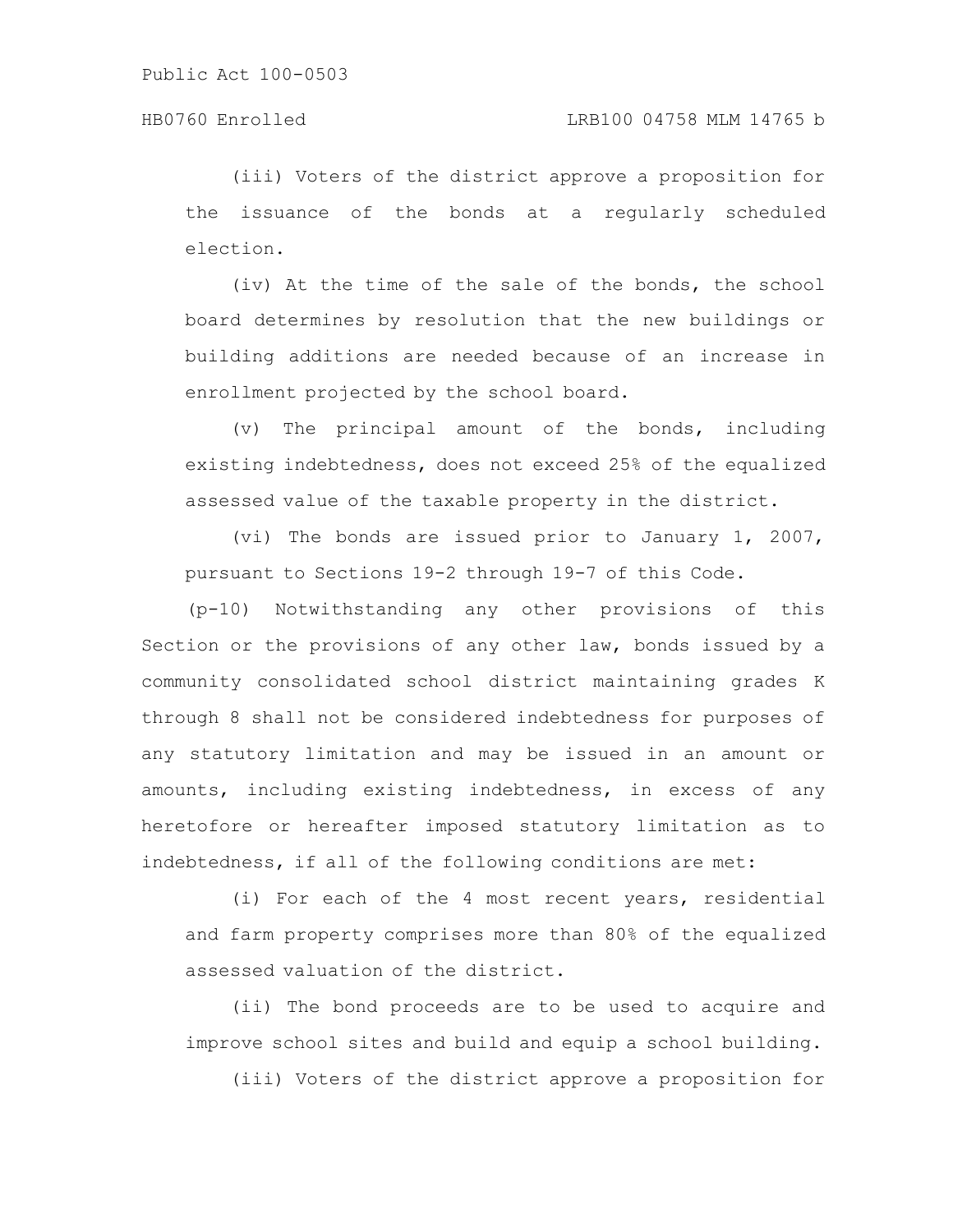### HB0760 Enrolled LRB100 04758 MLM 14765 b

the issuance of the bonds at a regularly scheduled election.

(iv) At the time of the sale of the bonds, the school board determines by resolution that the school sites and building additions are needed because of an increase in enrollment projected by the school board.

(v) The principal amount of the bonds, including existing indebtedness, does not exceed 20% of the equalized assessed value of the taxable property in the district.

(vi) The bonds are issued prior to January 1, 2007, pursuant to Sections 19-2 through 19-7 of this Code.

(p-15) In addition to all other authority to issue bonds, the Oswego Community Unit School District Number 308 may issue bonds with an aggregate principal amount not to exceed \$450,000,000, but only if all of the following conditions are met:

(i) The voters of the district have approved a proposition for the bond issue at the general election held on November 7, 2006.

(ii) At the time of the sale of the bonds, the school board determines, by resolution, that: (A) the building and equipping of the new high school building, new junior high school buildings, new elementary school buildings, early childhood building, maintenance building, transportation facility, and additions to existing school buildings, the altering, repairing, equipping, and provision of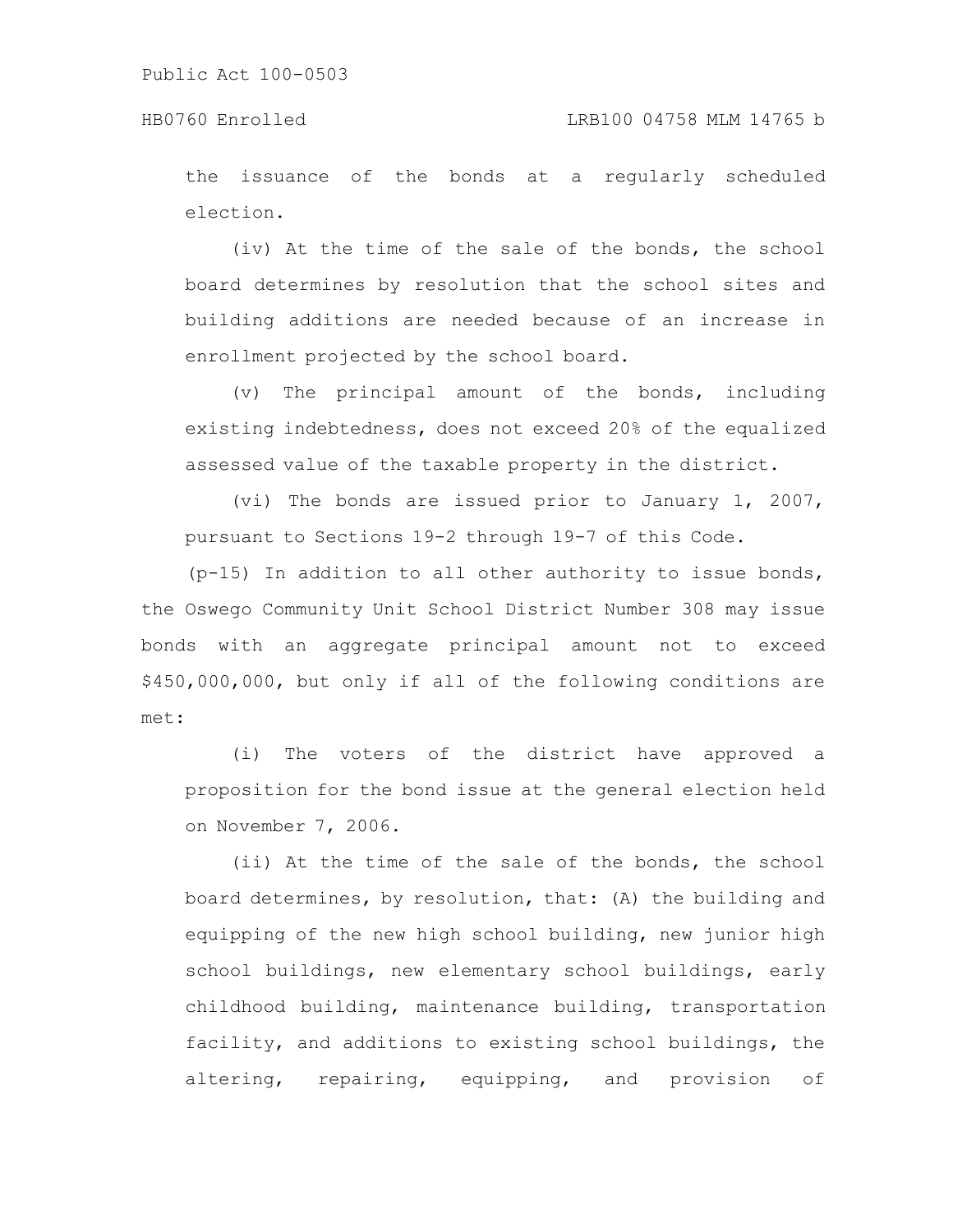### HB0760 Enrolled LRB100 04758 MLM 14765 b

technology improvements to existing school buildings, and the acquisition and improvement of school sites, as the case may be, are required as a result of a projected increase in the enrollment of students in the district; and (B) the sale of bonds for these purposes is authorized by legislation that exempts the debt incurred on the bonds from the district's statutory debt limitation.

(iii) The bonds are issued, in one or more bond issues, on or before November 7, 2011, but the aggregate principal amount issued in all such bond issues combined must not exceed \$450,000,000.

(iv) The bonds are issued in accordance with this Article 19.

(v) The proceeds of the bonds are used only to accomplish those projects approved by the voters at the general election held on November 7, 2006.

The debt incurred on any bonds issued under this subsection (p-15) shall not be considered indebtedness for purposes of any statutory debt limitation.

(p-20) In addition to all other authority to issue bonds, the Lincoln-Way Community High School District Number 210 may issue bonds with an aggregate principal amount not to exceed \$225,000,000, but only if all of the following conditions are met:

(i) The voters of the district have approved a proposition for the bond issue at the general primary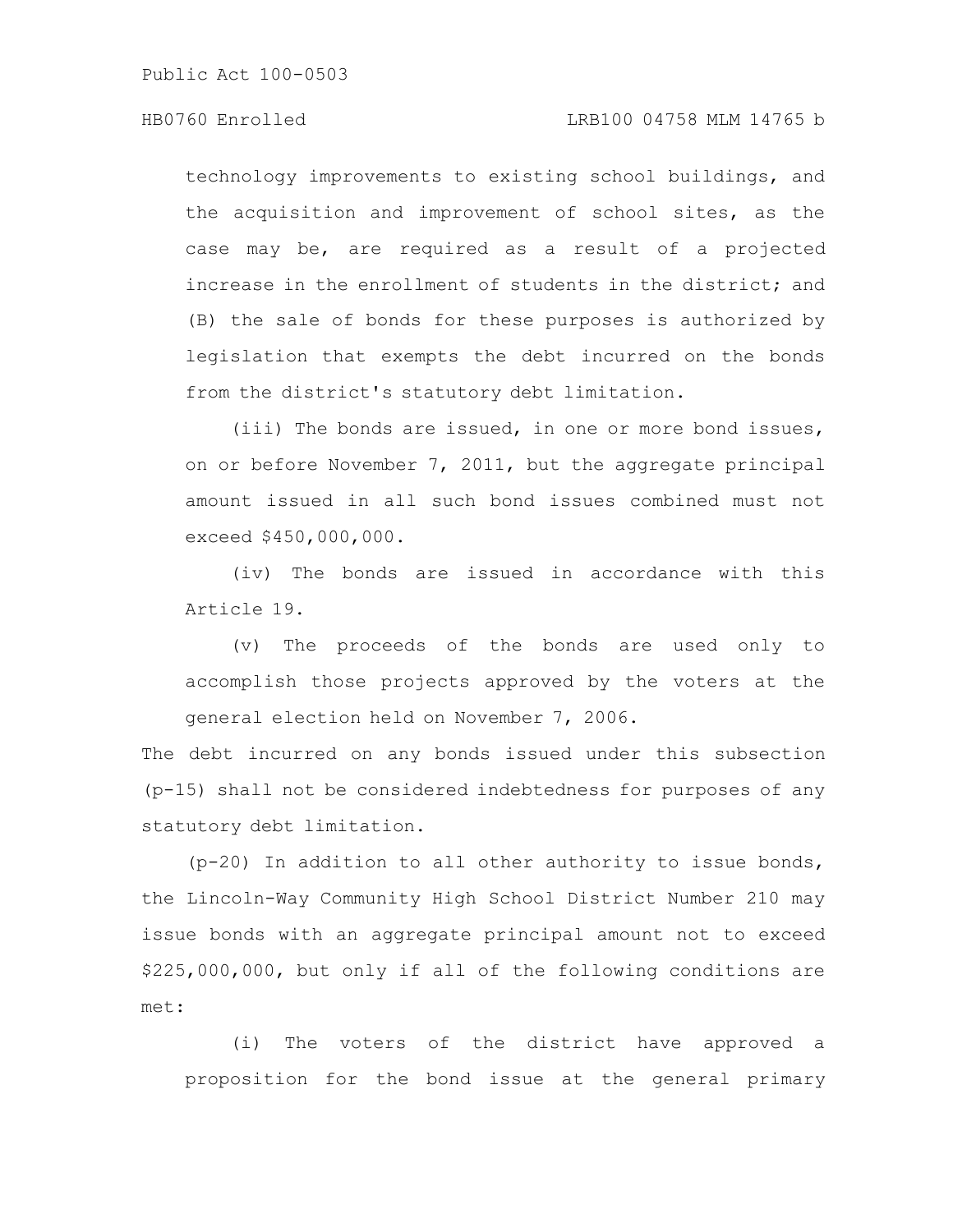election held on March 21, 2006.

(ii) At the time of the sale of the bonds, the school board determines, by resolution, that: (A) the building and equipping of the new high school buildings, the altering, repairing, and equipping of existing school buildings, and the improvement of school sites, as the case may be, are required as a result of a projected increase in the enrollment of students in the district; and (B) the sale of bonds for these purposes is authorized by legislation that exempts the debt incurred on the bonds from the district's statutory debt limitation.

(iii) The bonds are issued, in one or more bond issues, on or before March 21, 2011, but the aggregate principal amount issued in all such bond issues combined must not exceed \$225,000,000.

(iv) The bonds are issued in accordance with this Article 19.

(v) The proceeds of the bonds are used only to accomplish those projects approved by the voters at the primary election held on March 21, 2006.

The debt incurred on any bonds issued under this subsection (p-20) shall not be considered indebtedness for purposes of any statutory debt limitation.

(p-25) In addition to all other authority to issue bonds, Rochester Community Unit School District 3A may issue bonds with an aggregate principal amount not to exceed \$18,500,000,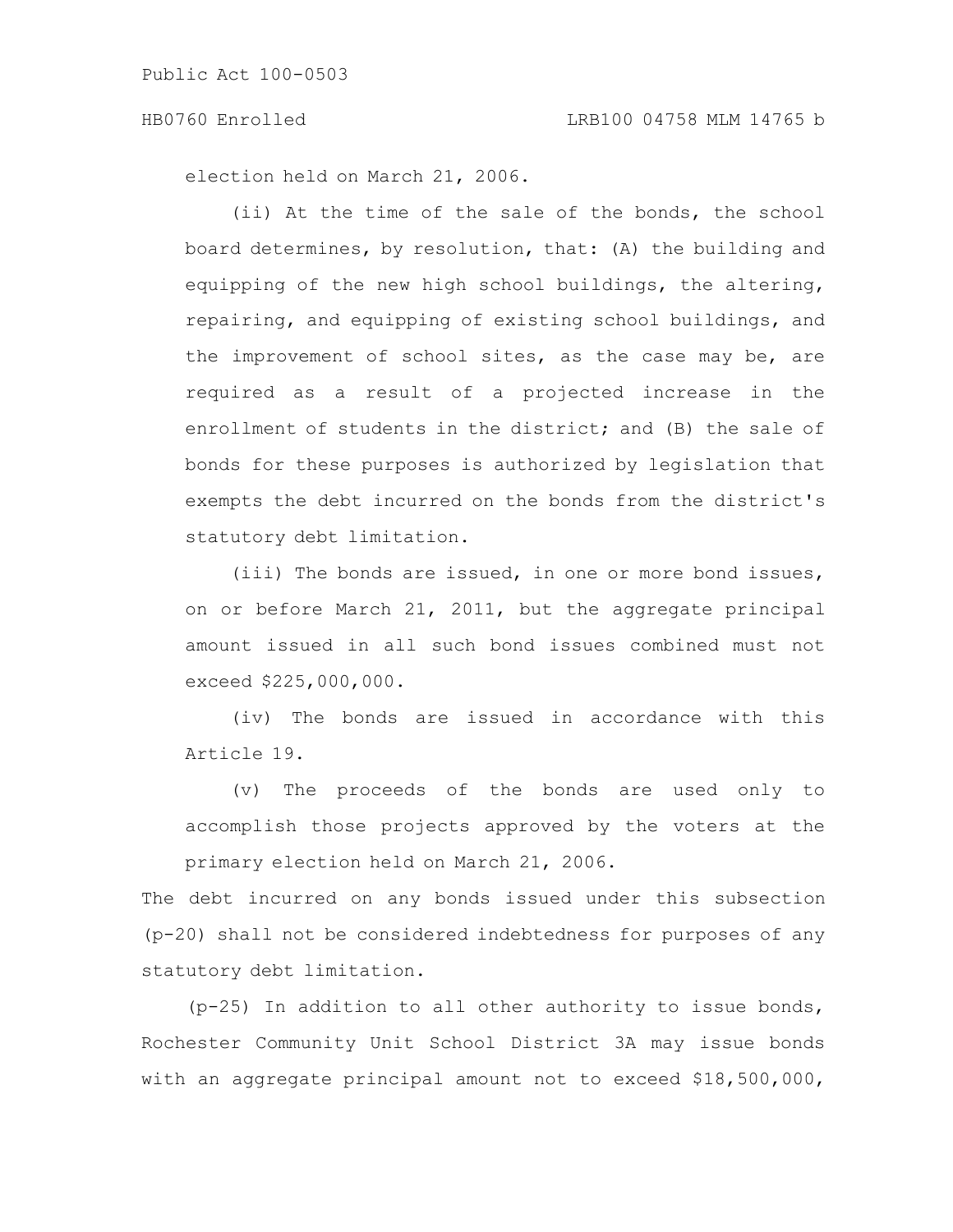but only if all of the following conditions are met:

(i) The voters of the district approve a proposition for the bond issuance at the general primary election held in 2008.

(ii) At the time of the sale of the bonds, the school board determines, by resolution, that: (A) the building and equipping of a new high school building; the addition of classrooms and support facilities at the high school, middle school, and elementary school; the altering, repairing, and equipping of existing school buildings; and the improvement of school sites, as the case may be, are required as a result of a projected increase in the enrollment of students in the district; and (B) the sale of bonds for these purposes is authorized by a law that exempts the debt incurred on the bonds from the district's statutory debt limitation.

(iii) The bonds are issued, in one or more bond issues, on or before December 31, 2012, but the aggregate principal amount issued in all such bond issues combined must not exceed \$18,500,000.

(iv) The bonds are issued in accordance with this Article 19.

(v) The proceeds of the bonds are used to accomplish only those projects approved by the voters at the primary election held in 2008.

The debt incurred on any bonds issued under this subsection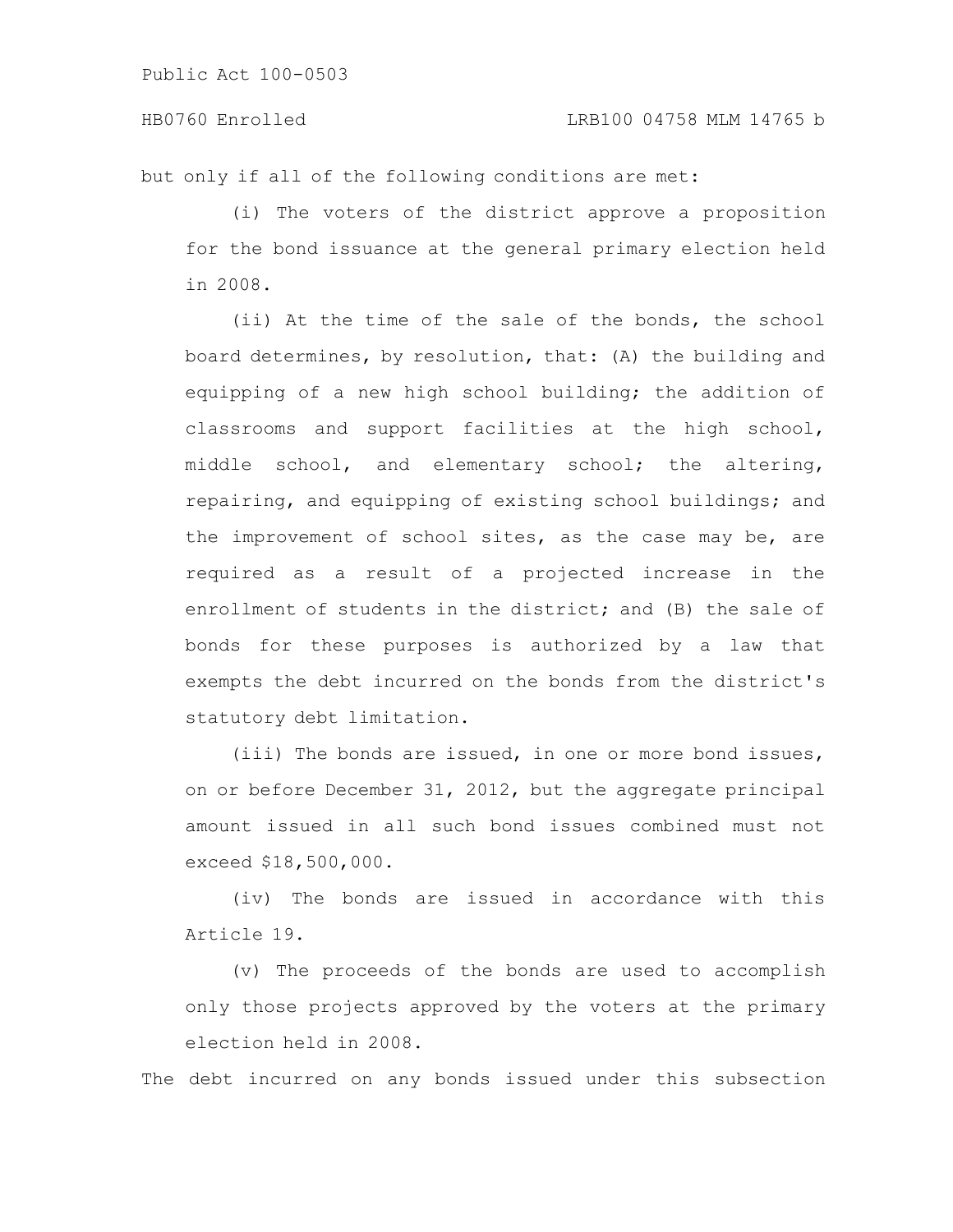(p-25) shall not be considered indebtedness for purposes of any statutory debt limitation.

(p-30) In addition to all other authority to issue bonds, Prairie Grove Consolidated School District 46 may issue bonds with an aggregate principal amount not to exceed \$30,000,000, but only if all of the following conditions are met:

(i) The voters of the district approve a proposition for the bond issuance at an election held in 2008.

(ii) At the time of the sale of the bonds, the school board determines, by resolution, that (A) the building and equipping of a new school building and additions to existing school buildings are required as a result of a projected increase in the enrollment of students in the district and (B) the altering, repairing, and equipping of existing school buildings are required because of the age of the existing school buildings.

(iii) The bonds are issued, in one or more bond issuances, on or before December 31, 2012; however, the aggregate principal amount issued in all such bond issuances combined must not exceed \$30,000,000.

(iv) The bonds are issued in accordance with this Article.

(v) The proceeds of the bonds are used to accomplish only those projects approved by the voters at an election held in 2008.

The debt incurred on any bonds issued under this subsection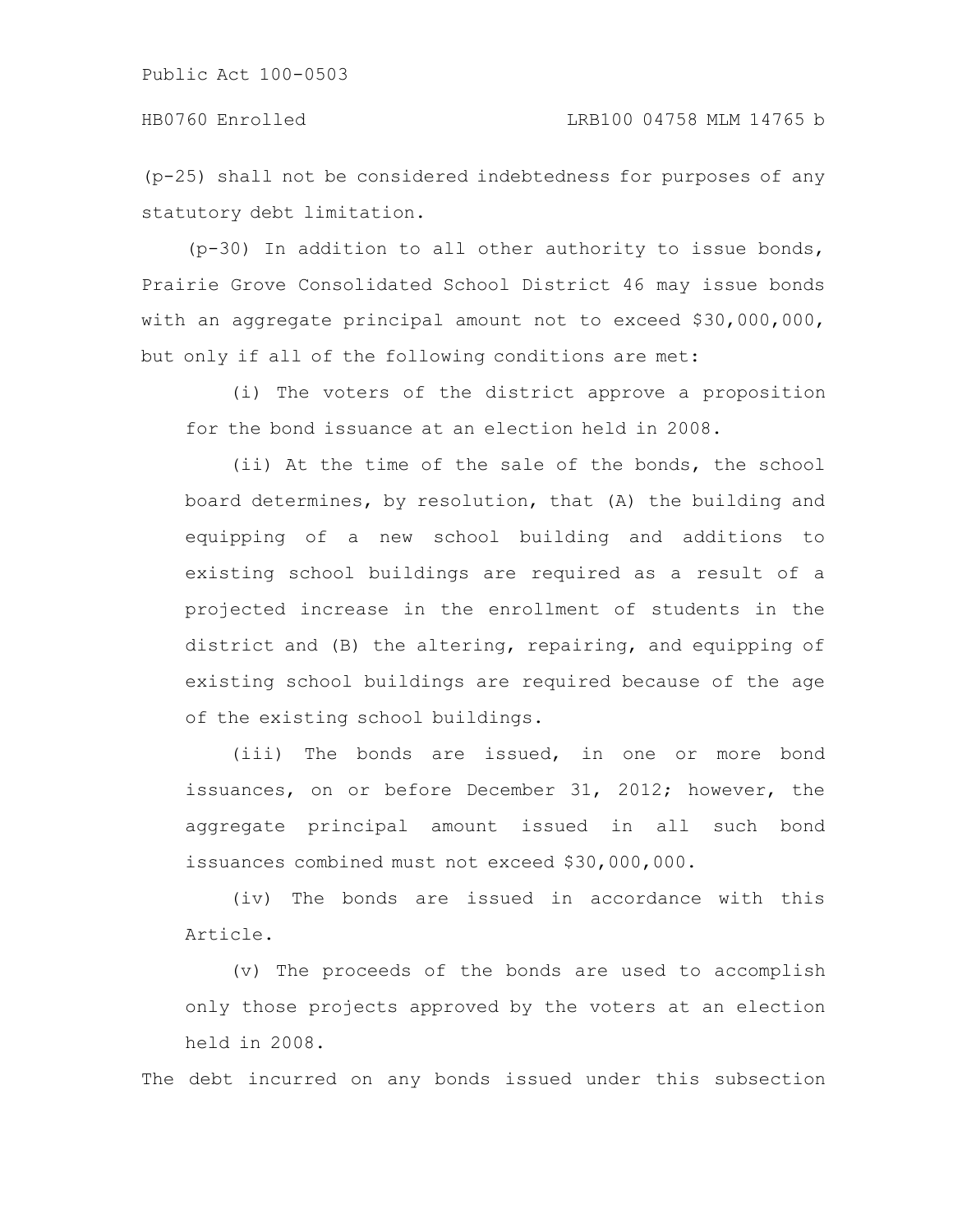(p-30) shall not be considered indebtedness for purposes of any statutory debt limitation.

(p-35) In addition to all other authority to issue bonds, Prairie Hill Community Consolidated School District 133 may issue bonds with an aggregate principal amount not to exceed \$13,900,000, but only if all of the following conditions are met:

(i) The voters of the district approved a proposition for the bond issuance at an election held on April 17, 2007.

(ii) At the time of the sale of the bonds, the school board determines, by resolution, that (A) the improvement of the site of and the building and equipping of a school building are required as a result of a projected increase in the enrollment of students in the district and (B) the repairing and equipping of the Prairie Hill Elementary School building is required because of the age of that school building.

(iii) The bonds are issued, in one or more bond issuances, on or before December 31, 2011, but the aggregate principal amount issued in all such bond issuances combined must not exceed \$13,900,000.

(iv) The bonds are issued in accordance with this Article.

(v) The proceeds of the bonds are used to accomplish only those projects approved by the voters at an election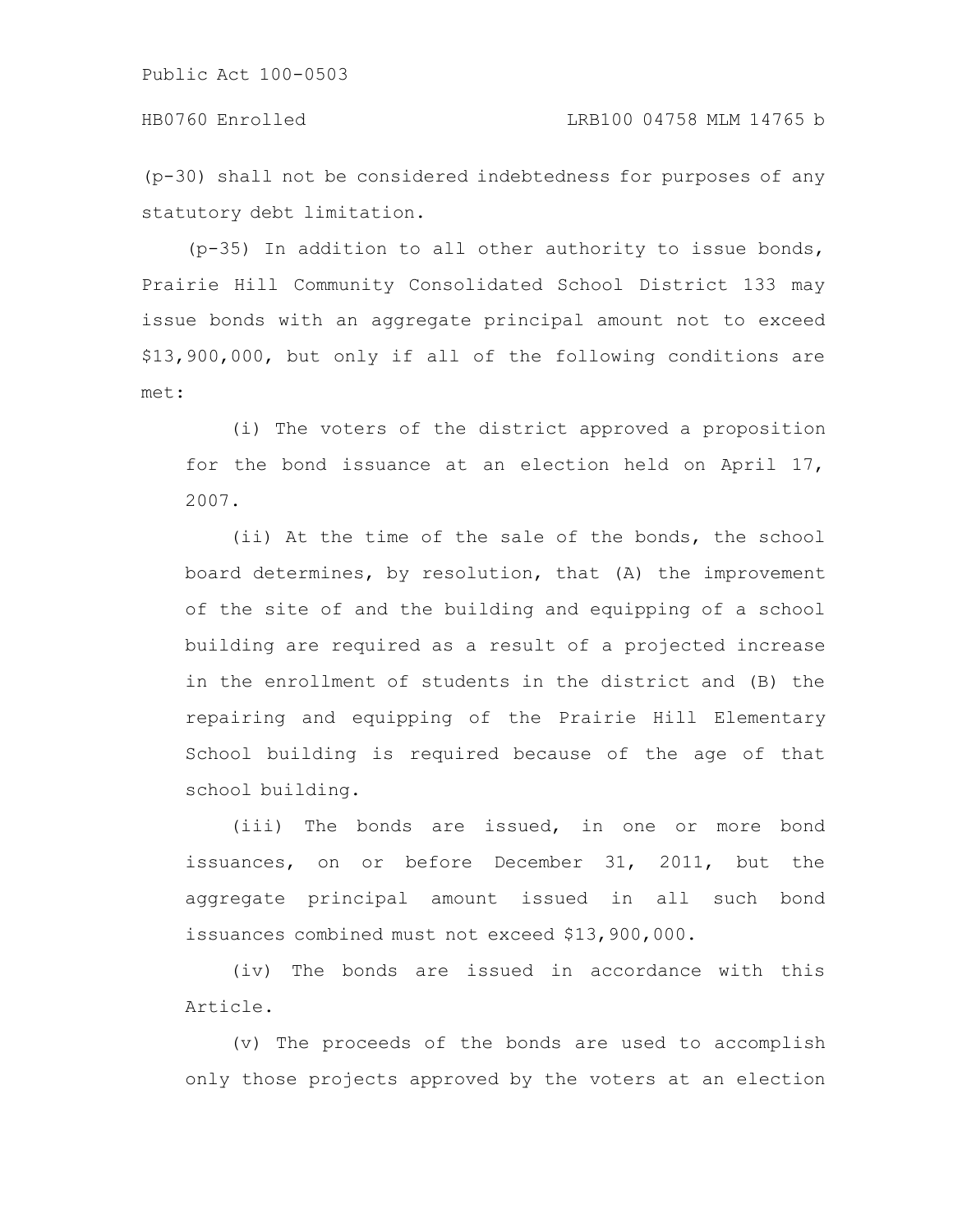held on April 17, 2007.

The debt incurred on any bonds issued under this subsection (p-35) shall not be considered indebtedness for purposes of any statutory debt limitation.

(p-40) In addition to all other authority to issue bonds, Mascoutah Community Unit District 19 may issue bonds with an aggregate principal amount not to exceed \$55,000,000, but only if all of the following conditions are met:

(1) The voters of the district approve a proposition for the bond issuance at a regular election held on or after November 4, 2008.

(2) At the time of the sale of the bonds, the school board determines, by resolution, that (i) the building and equipping of a new high school building is required as a result of a projected increase in the enrollment of students in the district and the age and condition of the existing high school building, (ii) the existing high school building will be demolished, and (iii) the sale of bonds is authorized by statute that exempts the debt incurred on the bonds from the district's statutory debt limitation.

(3) The bonds are issued, in one or more bond issuances, on or before December 31, 2011, but the aggregate principal amount issued in all such bond issuances combined must not exceed \$55,000,000.

(4) The bonds are issued in accordance with this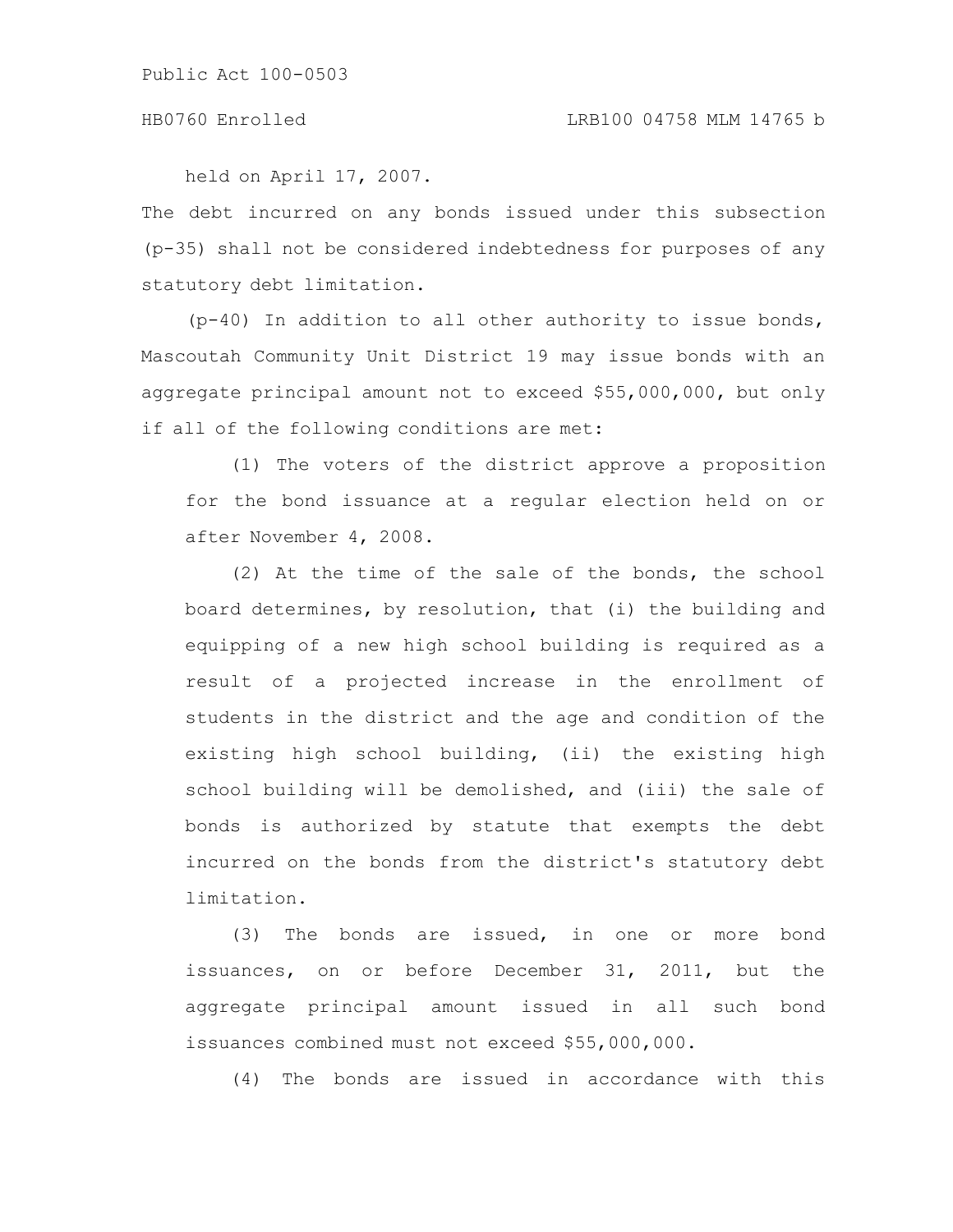#### HB0760 Enrolled LRB100 04758 MLM 14765 b

Article.

(5) The proceeds of the bonds are used to accomplish only those projects approved by the voters at a regular election held on or after November 4, 2008.

The debt incurred on any bonds issued under this subsection (p-40) shall not be considered indebtedness for purposes of any statutory debt limitation.

(p-45) Notwithstanding the provisions of subsection (a) of this Section or of any other law, bonds issued pursuant to Section 19-3.5 of this Code shall not be considered indebtedness for purposes of any statutory limitation if the bonds are issued in an amount or amounts, including existing indebtedness of the school district, not in excess of 18.5% of the value of the taxable property in the district to be ascertained by the last assessment for State and county taxes.

(p-50) Notwithstanding the provisions of subsection (a) of this Section or of any other law, bonds issued pursuant to Section 19-3.10 of this Code shall not be considered indebtedness for purposes of any statutory limitation if the bonds are issued in an amount or amounts, including existing indebtedness of the school district, not in excess of 43% of the value of the taxable property in the district to be ascertained by the last assessment for State and county taxes.

(p-55) In addition to all other authority to issue bonds, Belle Valley School District 119 may issue bonds with an aggregate principal amount not to exceed \$47,500,000, but only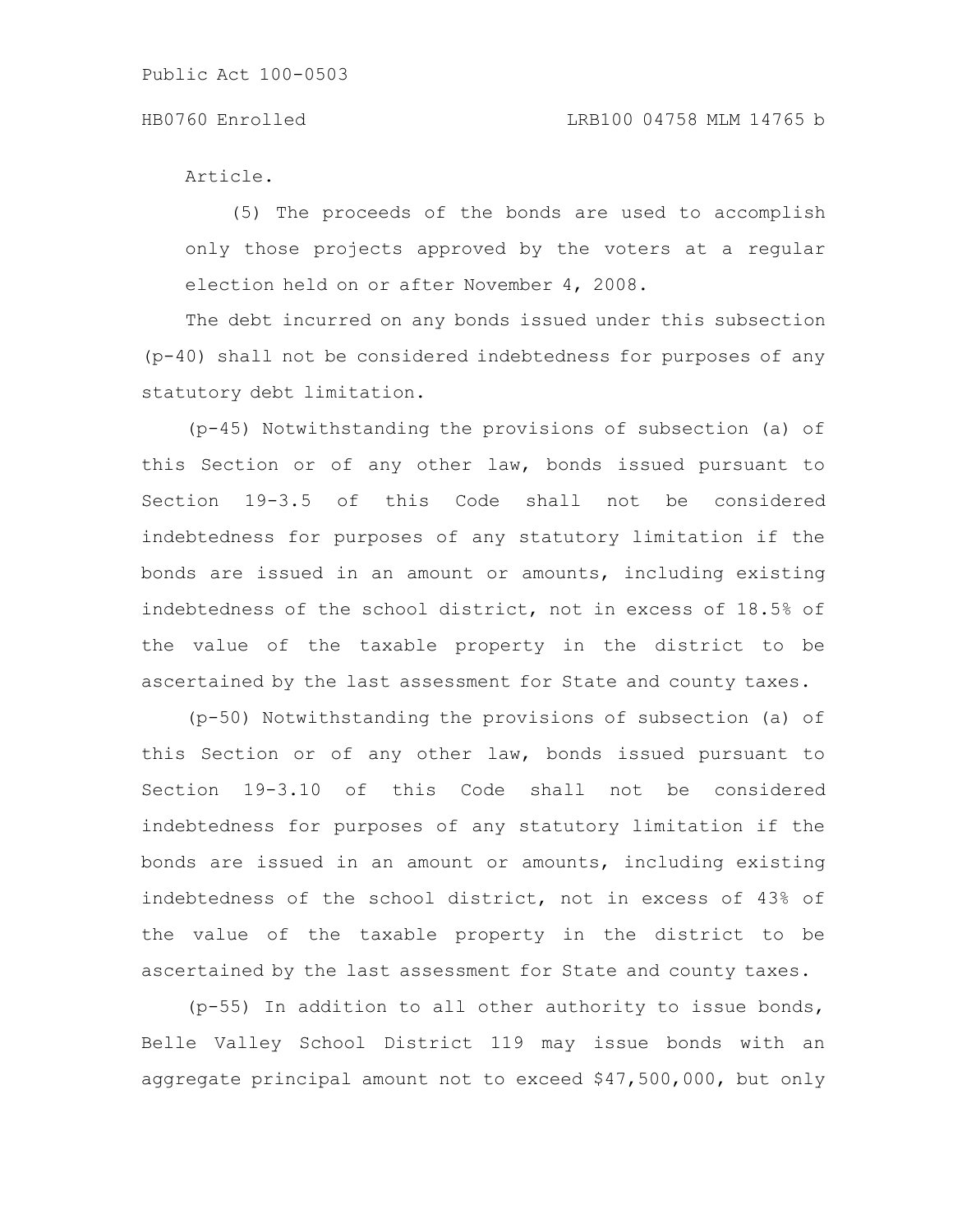#### HB0760 Enrolled LRB100 04758 MLM 14765 b

if all of the following conditions are met:

(1) The voters of the district approve a proposition for the bond issuance at an election held on or after April 7, 2009.

(2) Prior to the issuance of the bonds, the school board determines, by resolution, that (i) the building and equipping of a new school building is required as a result of mine subsidence in an existing school building and because of the age and condition of another existing school building and (ii) the issuance of bonds is authorized by statute that exempts the debt incurred on the bonds from the district's statutory debt limitation.

(3) The bonds are issued, in one or more bond issuances, on or before March 31, 2014, but the aggregate principal amount issued in all such bond issuances combined must not exceed \$47,500,000.

(4) The bonds are issued in accordance with this Article.

(5) The proceeds of the bonds are used to accomplish only those projects approved by the voters at an election held on or after April 7, 2009.

The debt incurred on any bonds issued under this subsection (p-55) shall not be considered indebtedness for purposes of any statutory debt limitation. Bonds issued under this subsection (p-55) must mature within not to exceed 30 years from their date, notwithstanding any other law to the contrary.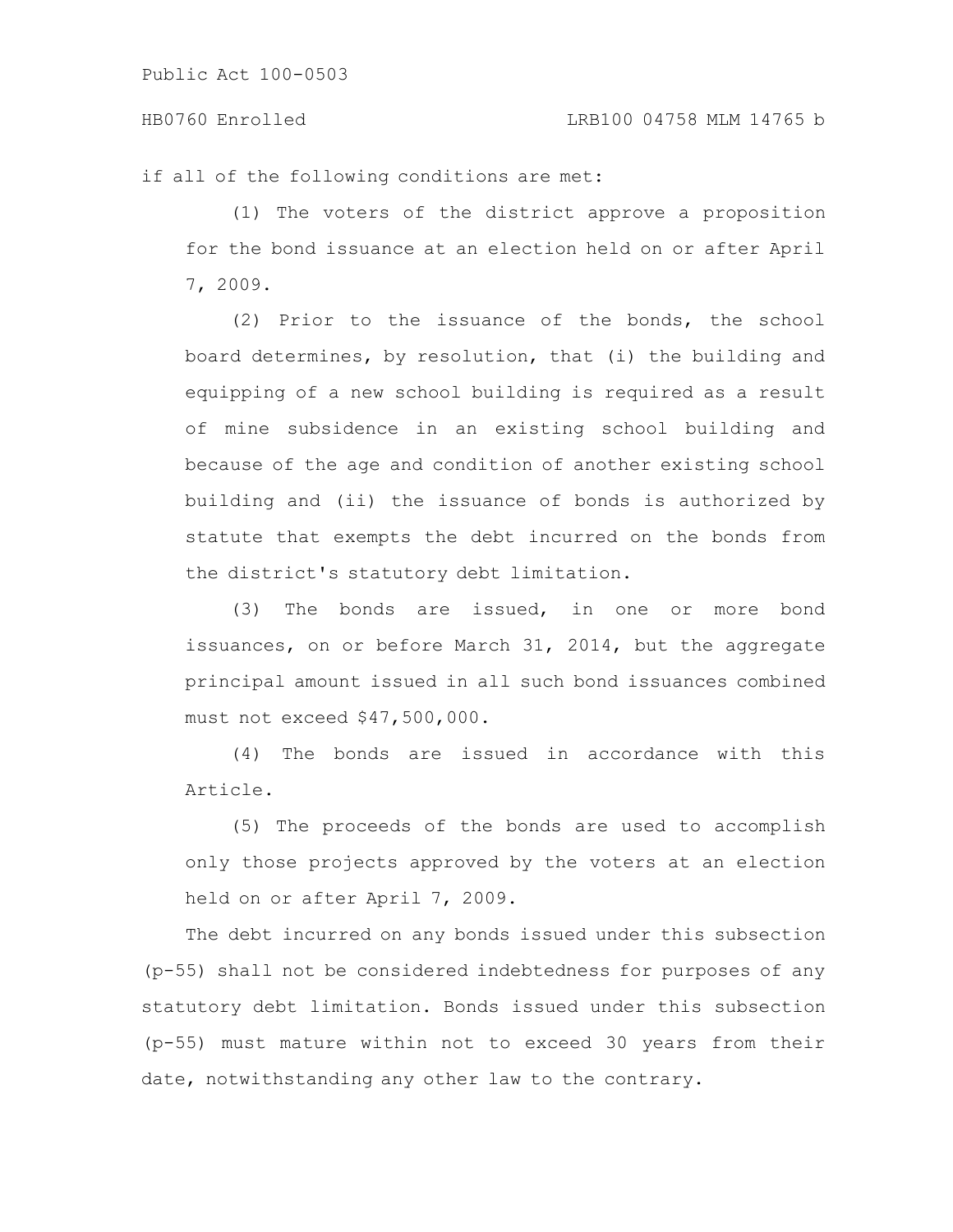(p-60) In addition to all other authority to issue bonds, Wilmington Community Unit School District Number 209-U may issue bonds with an aggregate principal amount not to exceed \$2,285,000, but only if all of the following conditions are met:

(1) The proceeds of the bonds are used to accomplish only those projects approved by the voters at the general primary election held on March 21, 2006.

(2) Prior to the issuance of the bonds, the school board determines, by resolution, that (i) the projects approved by the voters were and are required because of the age and condition of the school district's prior and existing school buildings and (ii) the issuance of the bonds is authorized by legislation that exempts the debt incurred on the bonds from the district's statutory debt limitation.

(3) The bonds are issued in one or more bond issuances on or before March 1, 2011, but the aggregate principal amount issued in all those bond issuances combined must not exceed \$2,285,000.

(4) The bonds are issued in accordance with this Article.

The debt incurred on any bonds issued under this subsection (p-60) shall not be considered indebtedness for purposes of any statutory debt limitation.

(p-65) In addition to all other authority to issue bonds,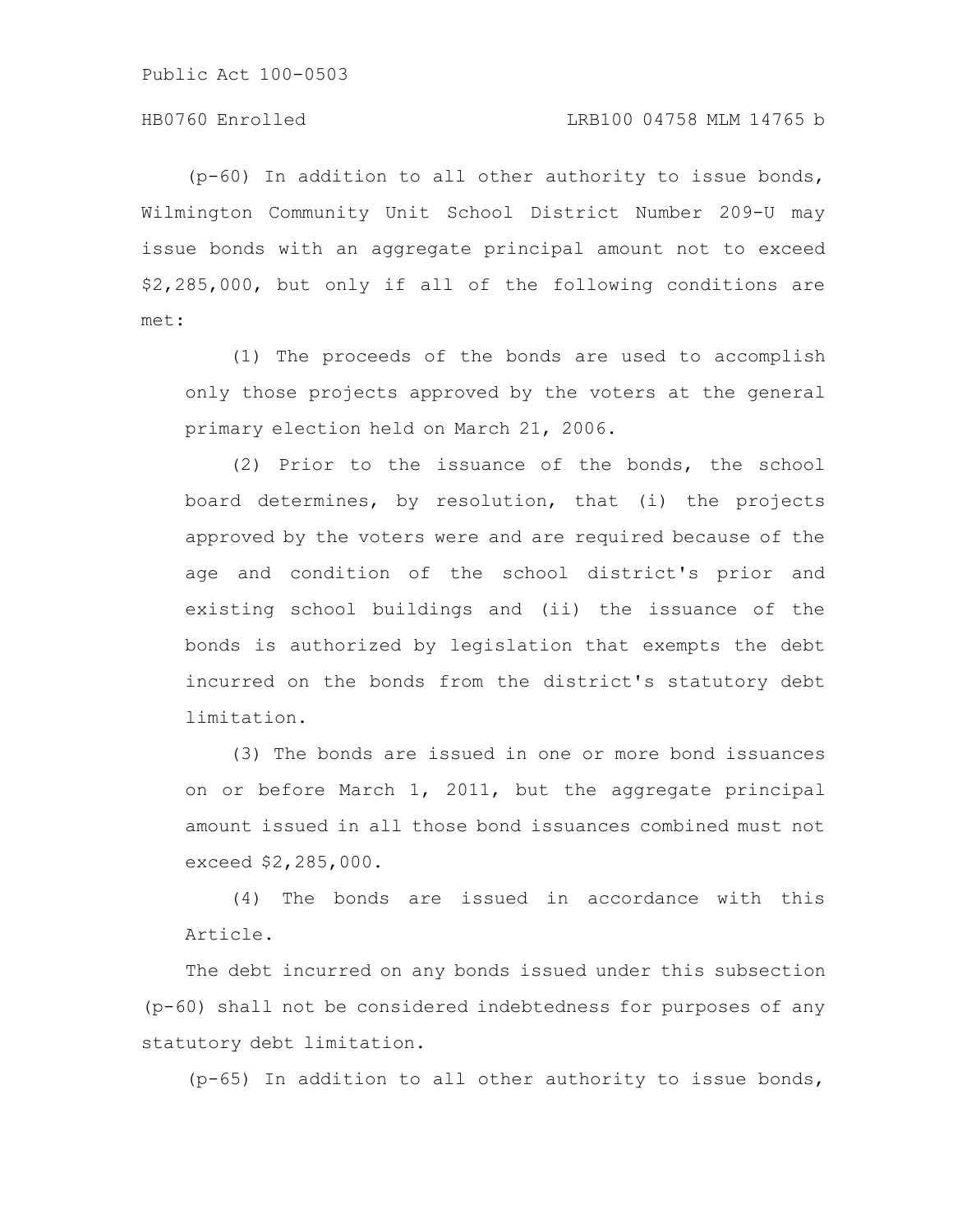West Washington County Community Unit School District 10 may issue bonds with an aggregate principal amount not to exceed \$32,200,000 and maturing over a period not exceeding 25 years, but only if all of the following conditions are met:

(1) The voters of the district approve a proposition for the bond issuance at an election held on or after February 2, 2010.

(2) Prior to the issuance of the bonds, the school board determines, by resolution, that (A) all or a portion of the existing Okawville Junior/Senior High School Building will be demolished; (B) the building and equipping of a new school building to be attached to and the alteration, repair, and equipping of the remaining portion of the Okawville Junior/Senior High School Building is required because of the age and current condition of that school building; and (C) the issuance of bonds is authorized by a statute that exempts the debt incurred on the bonds from the district's statutory debt limitation.

(3) The bonds are issued, in one or more bond issuances, on or before March 31, 2014, but the aggregate principal amount issued in all such bond issuances combined must not exceed \$32,200,000.

(4) The bonds are issued in accordance with this Article.

(5) The proceeds of the bonds are used to accomplish only those projects approved by the voters at an election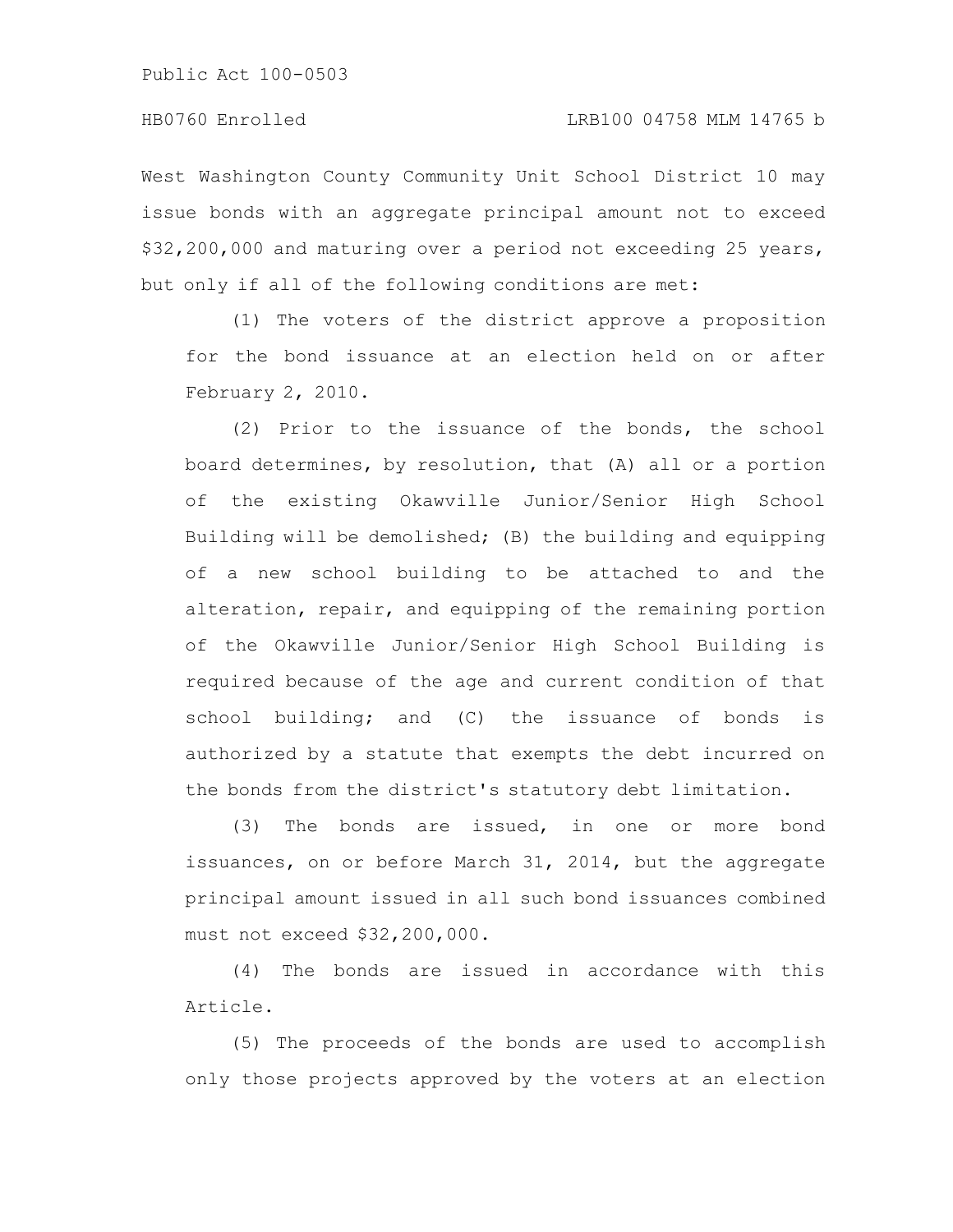held on or after February 2, 2010.

The debt incurred on any bonds issued under this subsection (p-65) shall not be considered indebtedness for purposes of any statutory debt limitation.

(p-70) In addition to all other authority to issue bonds, Cahokia Community Unit School District 187 may issue bonds with an aggregate principal amount not to exceed \$50,000,000, but only if all the following conditions are met:

(1) The voters of the district approve a proposition for the bond issuance at an election held on or after November 2, 2010.

(2) Prior to the issuance of the bonds, the school board determines, by resolution, that (i) the building and equipping of a new school building is required as a result of the age and condition of an existing school building and (ii) the issuance of bonds is authorized by a statute that exempts the debt incurred on the bonds from the district's statutory debt limitation.

(3) The bonds are issued, in one or more issuances, on or before July 1, 2016, but the aggregate principal amount issued in all such bond issuances combined must not exceed \$50,000,000.

(4) The bonds are issued in accordance with this Article.

(5) The proceeds of the bonds are used to accomplish only those projects approved by the voters at an election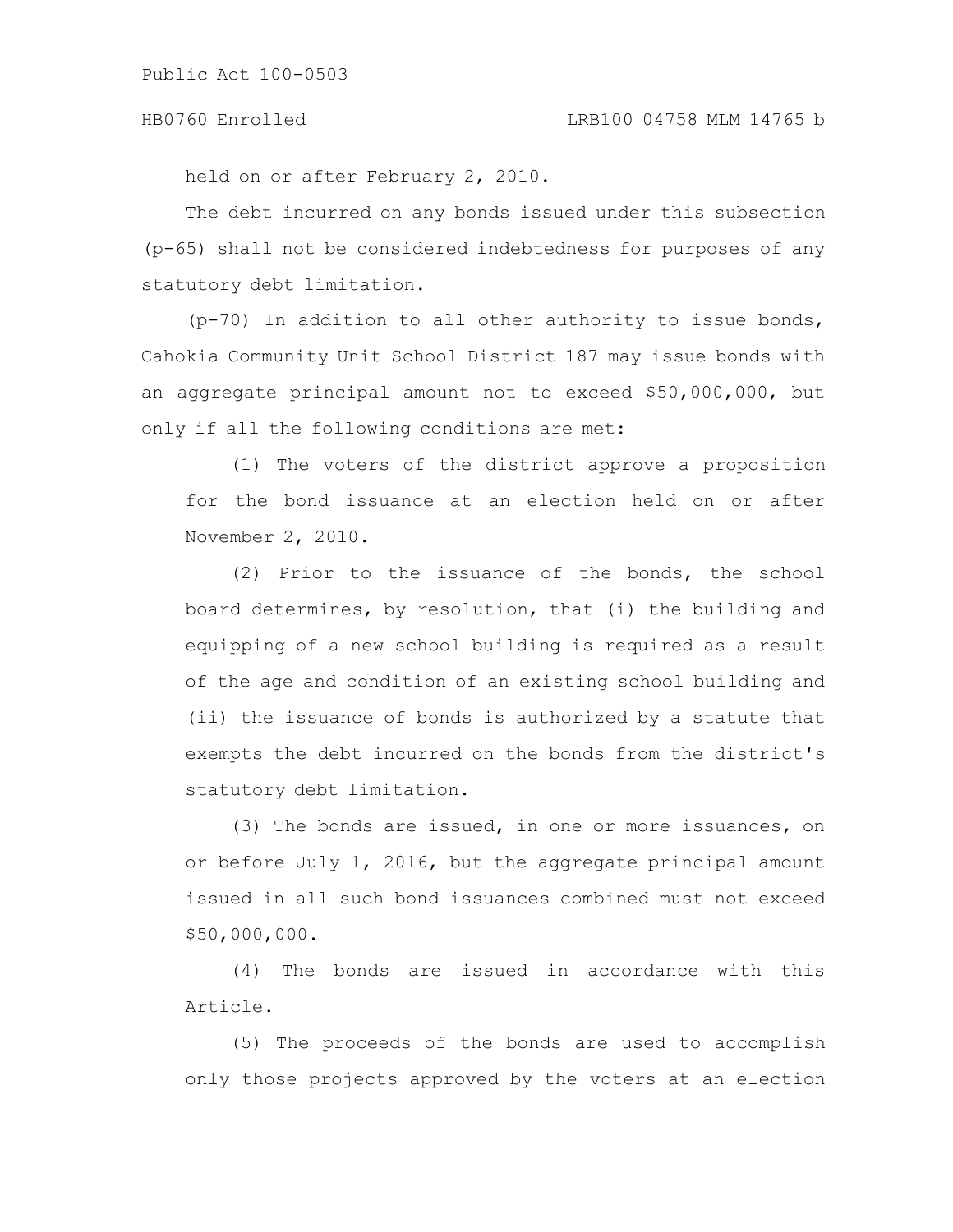held on or after November 2, 2010.

The debt incurred on any bonds issued under this subsection (p-70) shall not be considered indebtedness for purposes of any statutory debt limitation. Bonds issued under this subsection (p-70) must mature within not to exceed 25 years from their date, notwithstanding any other law, including Section 19-3 of this Code, to the contrary.

(p-75) Notwithstanding the debt limitation prescribed in subsection (a) of this Section or any other provisions of this Section or of any other law, the execution of leases on or after January 1, 2007 and before July 1, 2011 by the Board of Education of Peoria School District 150 with a public building commission for leases entered into pursuant to the Public Building Commission Act shall not be considered indebtedness for purposes of any statutory debt limitation.

This subsection (p-75) applies only if the State Board of Education or the Capital Development Board makes one or more grants to Peoria School District 150 pursuant to the School Construction Law. The amount exempted from the debt limitation as prescribed in this subsection (p-75) shall be no greater than the amount of one or more grants awarded to Peoria School District 150 by the State Board of Education or the Capital Development Board.

(p-80) In addition to all other authority to issue bonds, Ridgeland School District 122 may issue bonds with an aggregate principal amount not to exceed \$50,000,000 for the purpose of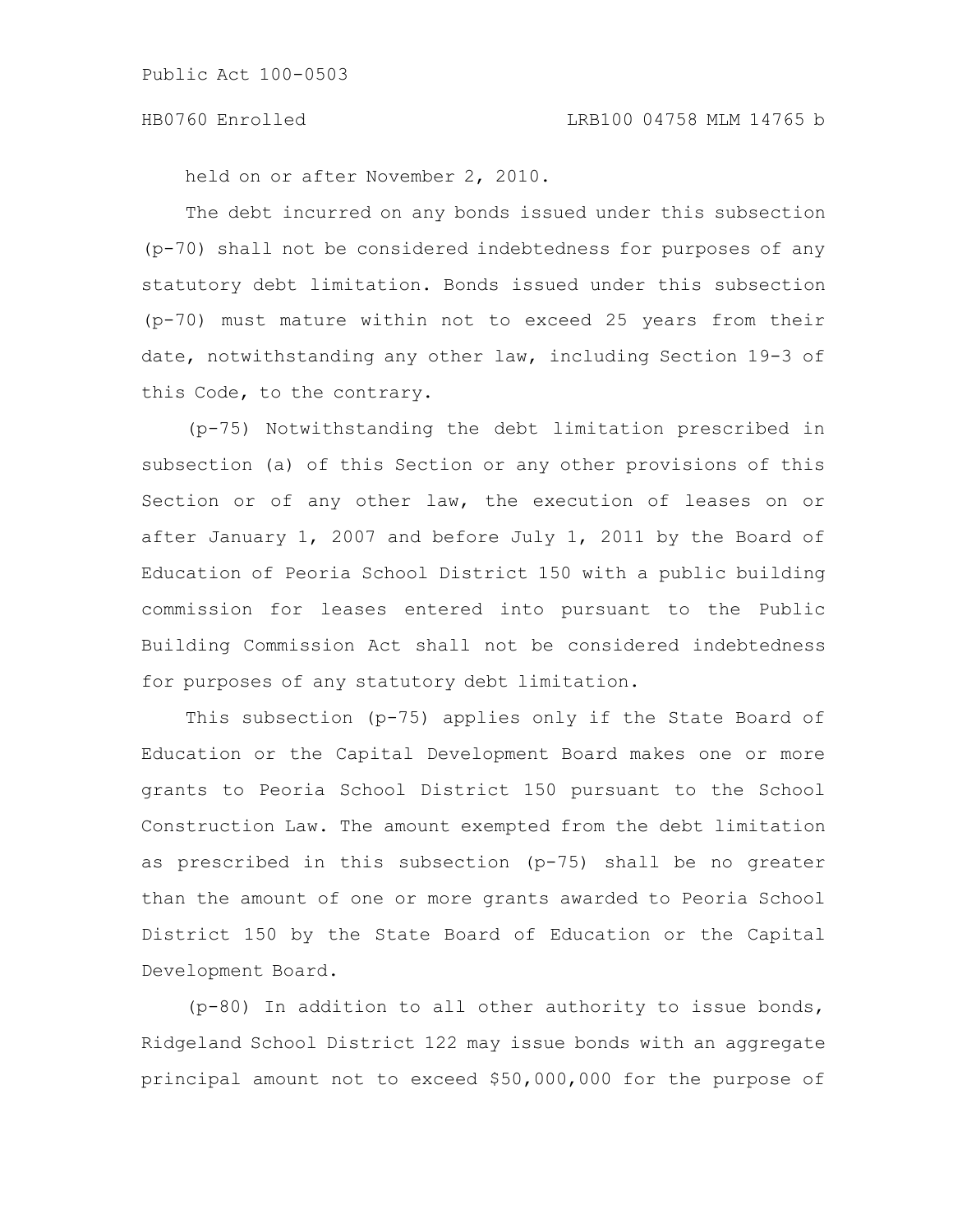### HB0760 Enrolled LRB100 04758 MLM 14765 b

refunding or continuing to refund bonds originally issued pursuant to voter approval at the general election held on November 7, 2000, and the debt incurred on any bonds issued under this subsection (p-80) shall not be considered indebtedness for purposes of any statutory debt limitation. Bonds issued under this subsection (p-80) may be issued in one or more issuances and must mature within not to exceed 25 years from their date, notwithstanding any other law, including Section 19-3 of this Code, to the contrary.

(p-85) In addition to all other authority to issue bonds, Hall High School District 502 may issue bonds with an aggregate principal amount not to exceed \$32,000,000, but only if all the following conditions are met:

(1) The voters of the district approve a proposition for the bond issuance at an election held on or after April 9, 2013.

(2) Prior to the issuance of the bonds, the school board determines, by resolution, that (i) the building and equipping of a new school building is required as a result of the age and condition of an existing school building, (ii) the existing school building should be demolished in its entirety or the existing school building should be demolished except for the 1914 west wing of the building, and (iii) the issuance of bonds is authorized by a statute that exempts the debt incurred on the bonds from the district's statutory debt limitation.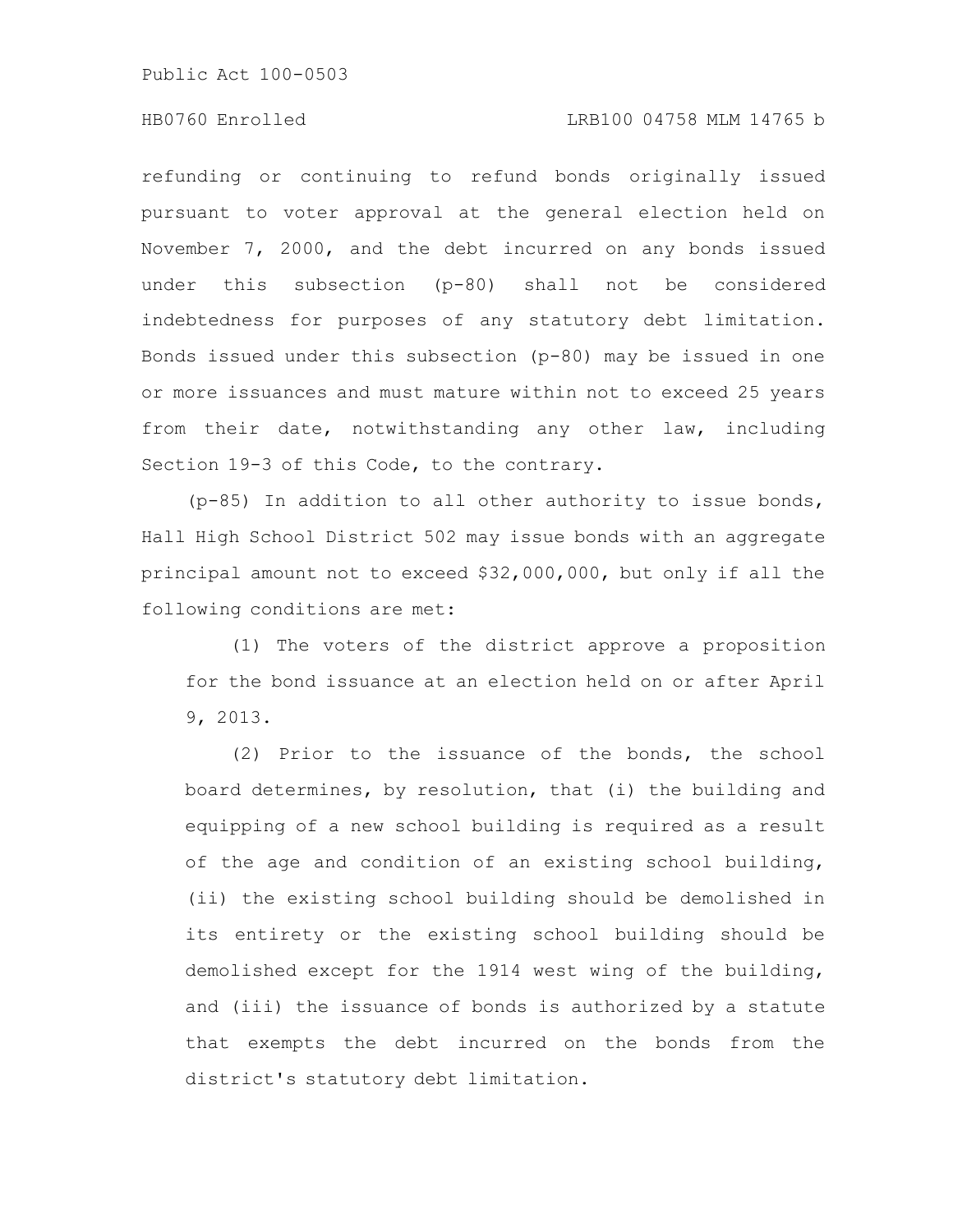#### HB0760 Enrolled LRB100 04758 MLM 14765 b

(3) The bonds are issued, in one or more issuances, not later than 5 years after the date of the referendum approving the issuance of the bonds, but the aggregate principal amount issued in all such bond issuances combined must not exceed \$32,000,000.

(4) The bonds are issued in accordance with this Article.

(5) The proceeds of the bonds are used to accomplish only those projects approved by the voters at an election held on or after April 9, 2013.

The debt incurred on any bonds issued under this subsection (p-85) shall not be considered indebtedness for purposes of any statutory debt limitation. Bonds issued under this subsection (p-85) must mature within not to exceed 30 years from their date, notwithstanding any other law, including Section 19-3 of this Code, to the contrary.

(p-90) In addition to all other authority to issue bonds, Lebanon Community Unit School District 9 may issue bonds with an aggregate principal amount not to exceed \$7,500,000, but only if all of the following conditions are met:

(1) The voters of the district approved a proposition for the bond issuance at the general primary election on February 2, 2010.

(2) At or prior to the time of the sale of the bonds, the school board determines, by resolution, that (i) the building and equipping of a new elementary school building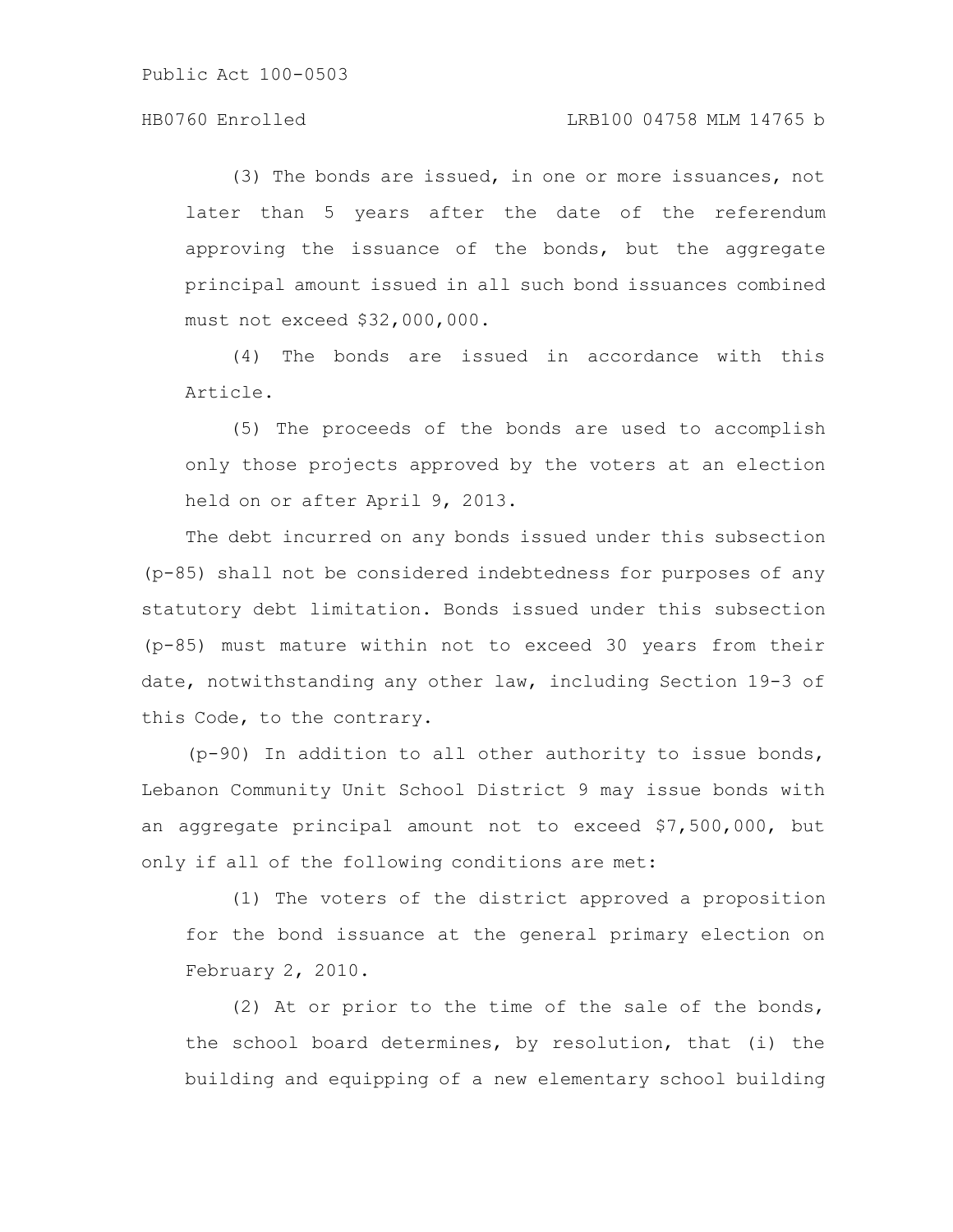### HB0760 Enrolled LRB100 04758 MLM 14765 b

is required as a result of a projected increase in the enrollment of students in the district and the age and condition of the existing Lebanon Elementary School building, (ii) a portion of the existing Lebanon Elementary School building will be demolished and the remaining portion will be altered, repaired, and equipped, and (iii) the sale of bonds is authorized by a statute that exempts the debt incurred on the bonds from the district's statutory debt limitation.

(3) The bonds are issued, in one or more bond issuances, on or before April 1, 2014, but the aggregate principal amount issued in all such bond issuances combined must not exceed \$7,500,000.

(4) The bonds are issued in accordance with this Article.

(5) The proceeds of the bonds are used to accomplish only those projects approved by the voters at the general primary election held on February 2, 2010.

The debt incurred on any bonds issued under this subsection (p-90) shall not be considered indebtedness for purposes of any statutory debt limitation.

(p-95) In addition to all other authority to issue bonds, Monticello Community Unit School District 25 may issue bonds with an aggregate principal amount not to exceed \$35,000,000, but only if all of the following conditions are met:

(1) The voters of the district approve a proposition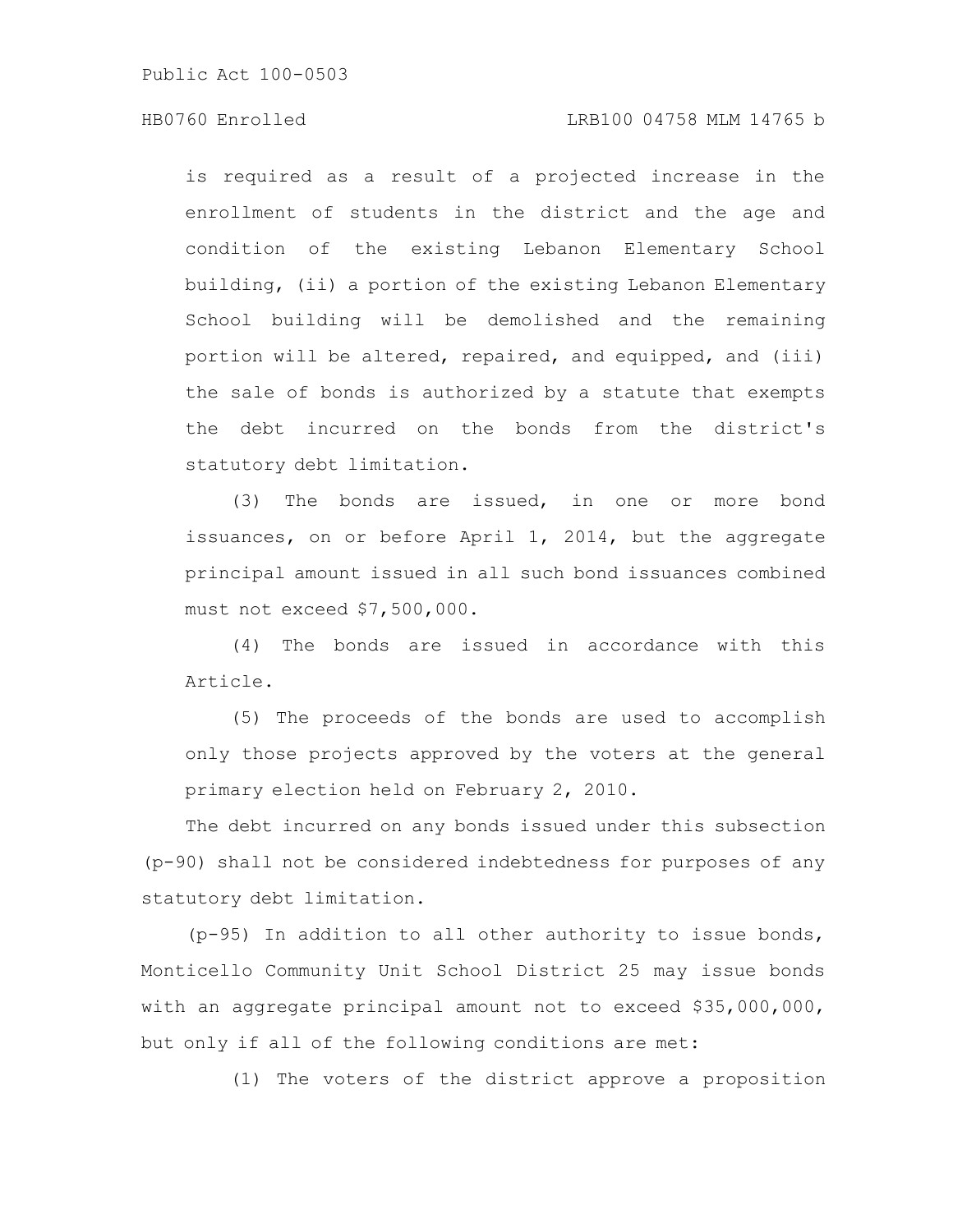for the bond issuance at an election held on or after November 4, 2014.

(2) Prior to the issuance of the bonds, the school board determines, by resolution, that (i) the building and equipping of a new school building is required as a result of the age and condition of an existing school building and (ii) the issuance of bonds is authorized by a statute that exempts the debt incurred on the bonds from the district's statutory debt limitation.

(3) The bonds are issued, in one or more issuances, on or before July 1, 2020, but the aggregate principal amount issued in all such bond issuances combined must not exceed \$35,000,000.

(4) The bonds are issued in accordance with this Article.

(5) The proceeds of the bonds are used to accomplish only those projects approved by the voters at an election held on or after November 4, 2014.

The debt incurred on any bonds issued under this subsection (p-95) shall not be considered indebtedness for purposes of any statutory debt limitation. Bonds issued under this subsection (p-95) must mature within not to exceed 25 years from their date, notwithstanding any other law, including Section 19-3 of this Code, to the contrary.

(p-100) In addition to all other authority to issue bonds, the community unit school district created in the territory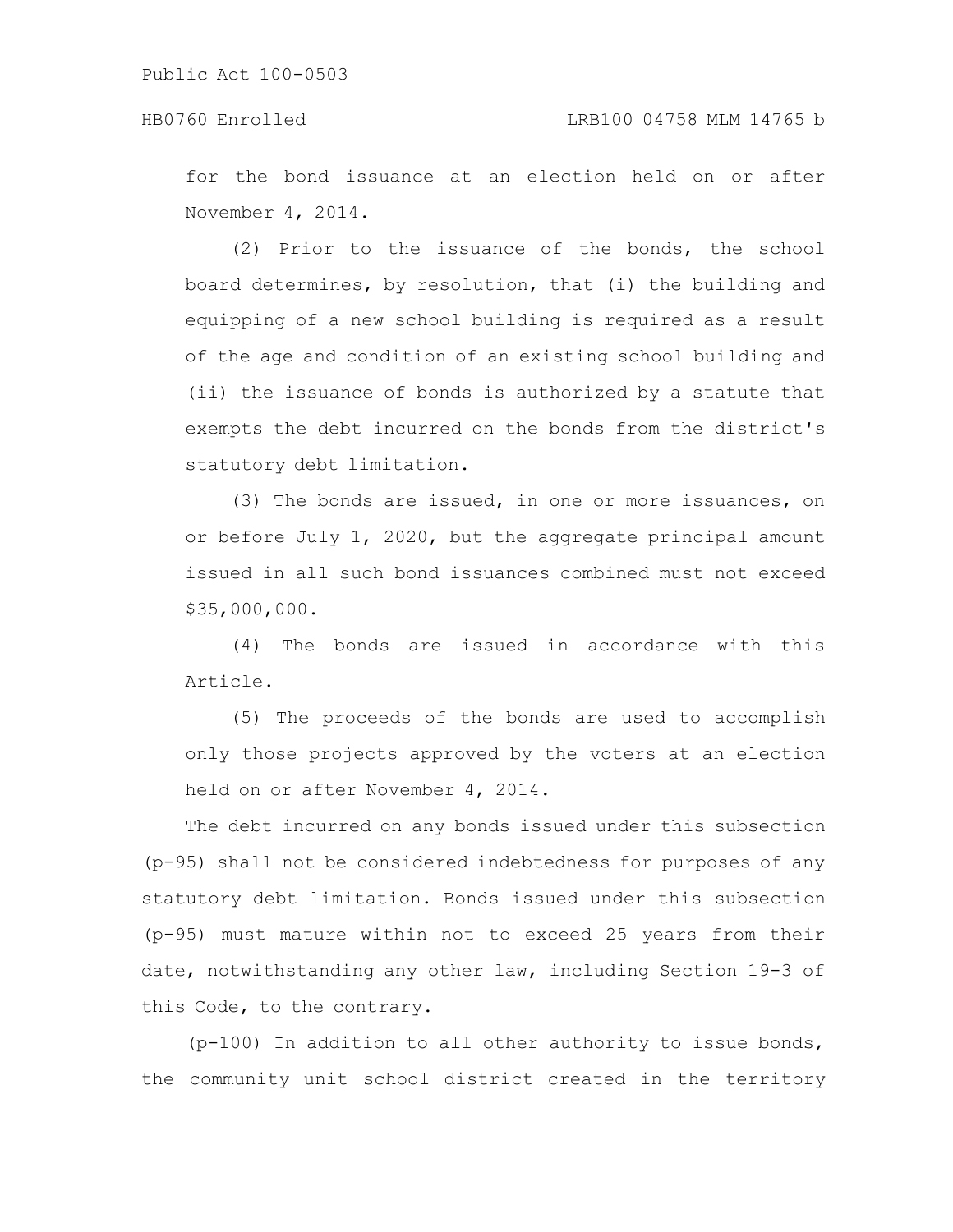comprising Milford Community Consolidated School District 280 and Milford Township High School District 233, as approved at the general primary election held on March 18, 2014, may issue bonds with an aggregate principal amount not to exceed \$17,500,000, but only if all the following conditions are met:

(1) The voters of the district approve a proposition for the bond issuance at an election held on or after November 4, 2014.

(2) Prior to the issuance of the bonds, the school board determines, by resolution, that (i) the building and equipping of a new school building is required as a result of the age and condition of an existing school building and (ii) the issuance of bonds is authorized by a statute that exempts the debt incurred on the bonds from the district's statutory debt limitation.

(3) The bonds are issued, in one or more issuances, on or before July 1, 2020, but the aggregate principal amount issued in all such bond issuances combined must not exceed \$17,500,000.

(4) The bonds are issued in accordance with this Article.

(5) The proceeds of the bonds are used to accomplish only those projects approved by the voters at an election held on or after November 4, 2014.

The debt incurred on any bonds issued under this subsection (p-100) shall not be considered indebtedness for purposes of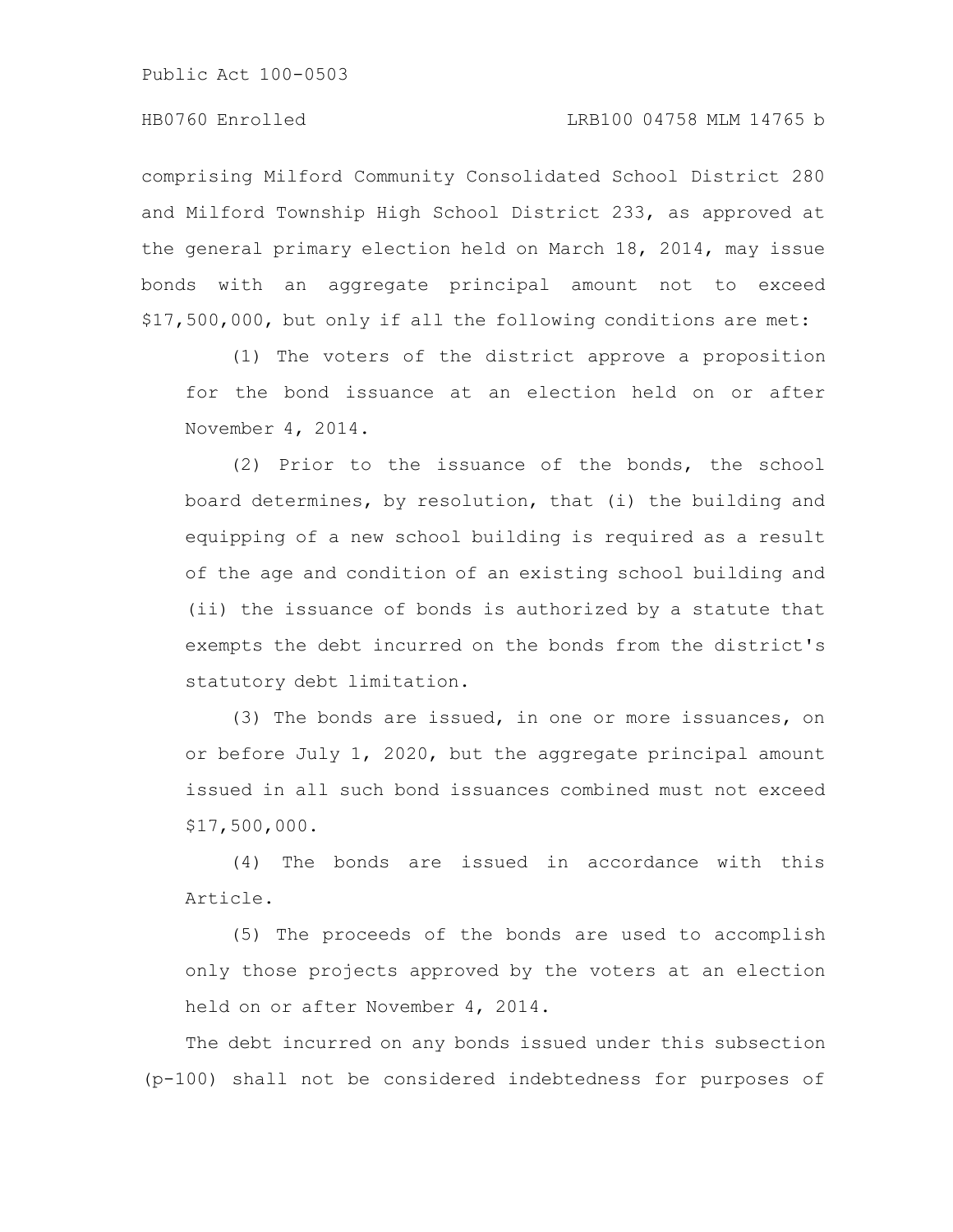any statutory debt limitation. Bonds issued under this subsection (p-100) must mature within not to exceed 25 years from their date, notwithstanding any other law, including Section 19-3 of this Code, to the contrary.

(p-105) In addition to all other authority to issue bonds, North Shore School District 112 may issue bonds with an aggregate principal amount not to exceed \$150,000,000, but only if all of the following conditions are met:

(1) The voters of the district approve a proposition for the bond issuance at an election held on or after March 15, 2016.

(2) Prior to the issuance of the bonds, the school board determines, by resolution, that (i) the building and equipping of new buildings and improving the sites thereof and the building and equipping of additions to, altering, repairing, equipping, and renovating existing buildings and improving the sites thereof are required as a result of the age and condition of the district's existing buildings and (ii) the issuance of bonds is authorized by a statute that exempts the debt incurred on the bonds from the district's statutory debt limitation.

(3) The bonds are issued, in one or more issuances, not later than 5 years after the date of the referendum approving the issuance of the bonds, but the aggregate principal amount issued in all such bond issuances combined must not exceed \$150,000,000.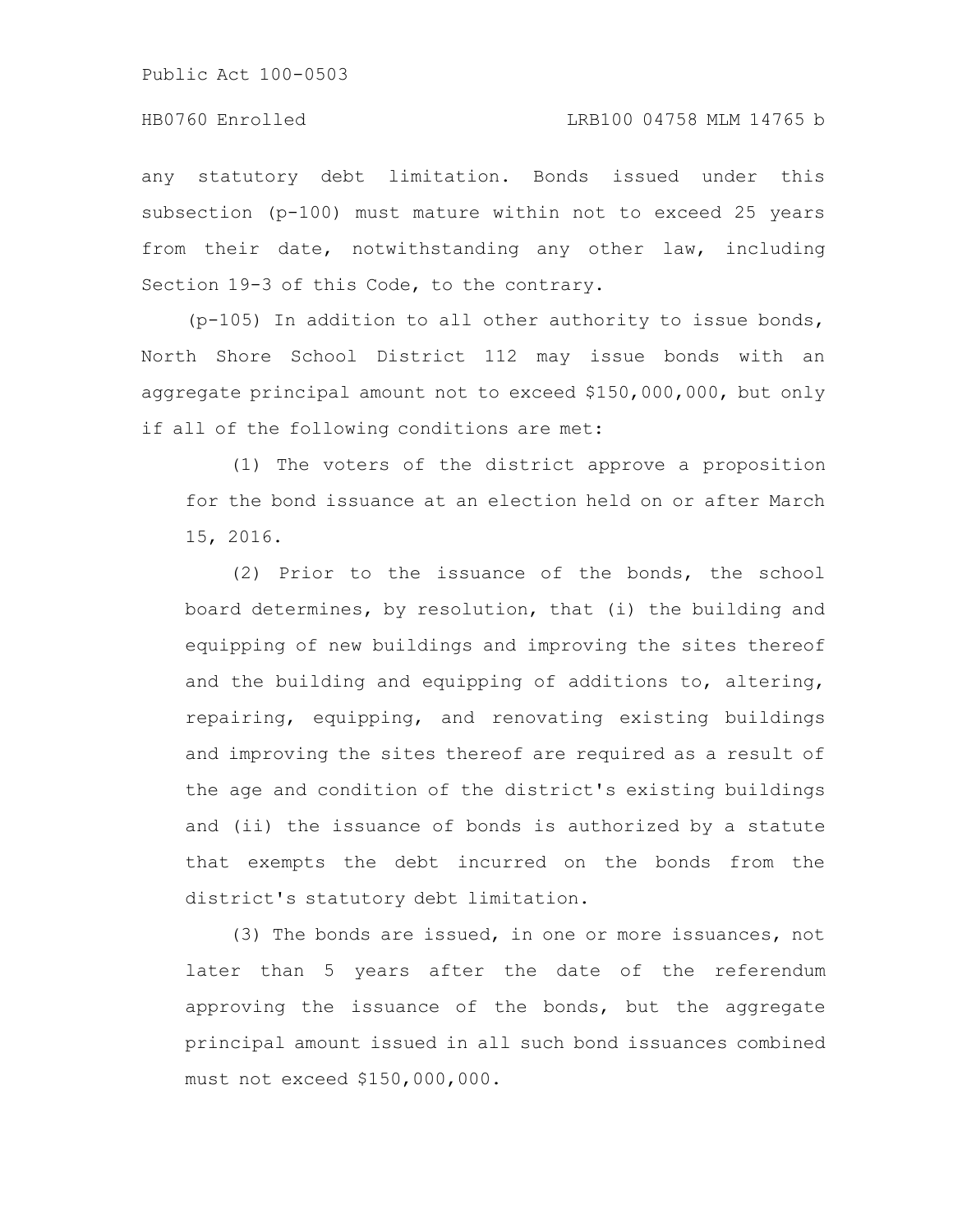### HB0760 Enrolled LRB100 04758 MLM 14765 b

(4) The bonds are issued in accordance with this Article.

(5) The proceeds of the bonds are used to accomplish only those projects approved by the voters at an election held on or after March 15, 2016.

The debt incurred on any bonds issued under this subsection (p-105) and on any bonds issued to refund or continue to refund such bonds shall not be considered indebtedness for purposes of any statutory debt limitation. Bonds issued under this subsection (p-105) and any bonds issued to refund or continue to refund such bonds must mature within not to exceed 30 years from their date, notwithstanding any other law, including Section 19-3 of this Code, to the contrary.

 $(p-110)$  In addition to all other authority to issue bonds, Sandoval Community Unit School District 501 may issue bonds with an aggregate principal amount not to exceed \$2,000,000, but only if all of the following conditions are met:

(1) The voters of the district approved a proposition for the bond issuance at an election held on March 20, 2012.

(2) Prior to the issuance of the bonds, the school board determines, by resolution, that (i) the building and equipping of a new school building is required because of the age and current condition of the Sandoval Elementary School building and (ii) the issuance of bonds is authorized by a statute that exempts the debt incurred on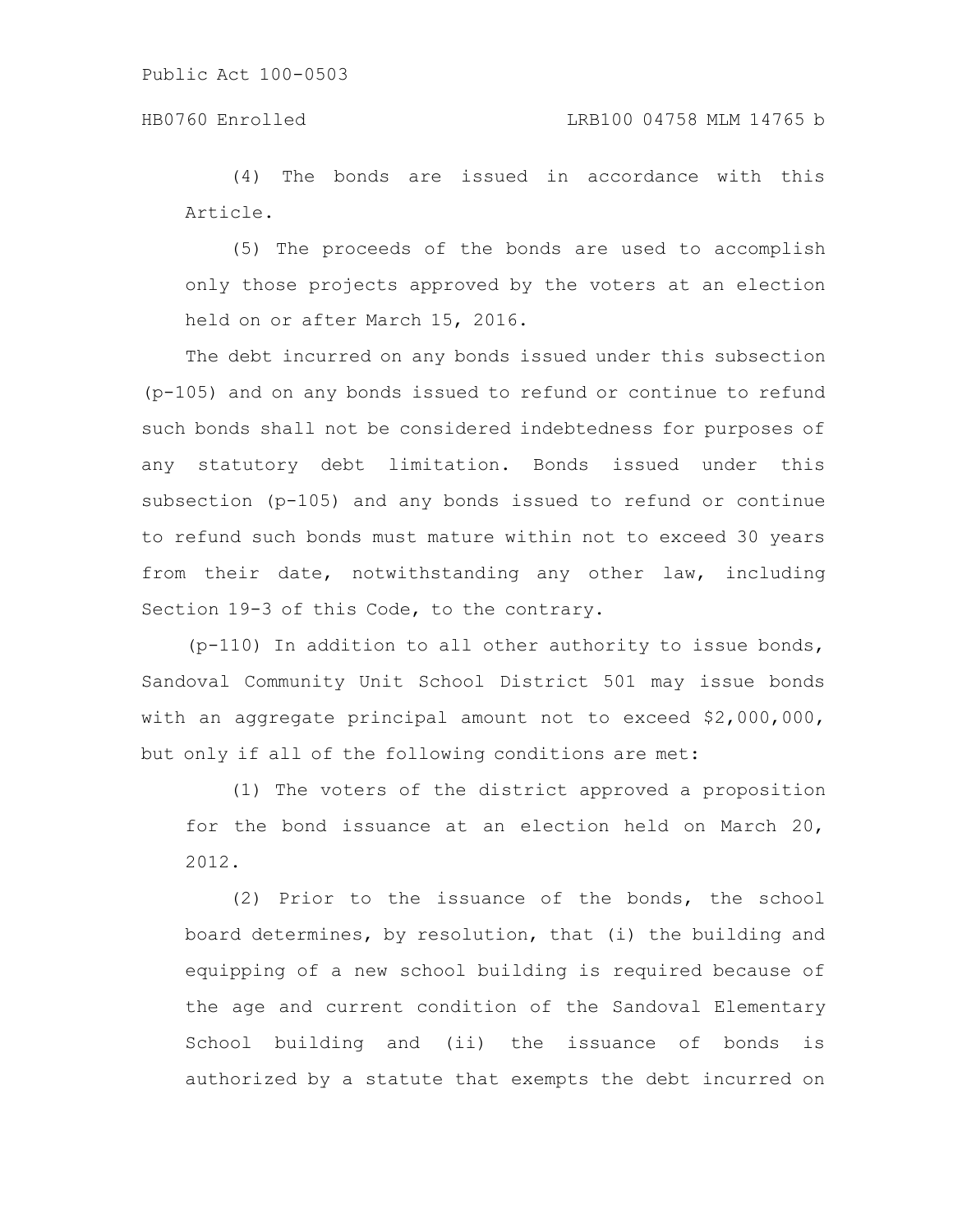#### HB0760 Enrolled LRB100 04758 MLM 14765 b

the bonds from the district's statutory debt limitation.

(3) The bonds are issued, in one or more bond issuances, on or before March 19, 2022, but the aggregate principal amount issued in all such bond issuances combined must not exceed \$2,000,000.

(4) The bonds are issued in accordance with this Article.

(5) The proceeds of the bonds are used to accomplish only those projects approved by the voters at the election held on March 20, 2012.

The debt incurred on any bonds issued under this subsection (p-110) and on any bonds issued to refund or continue to refund the bonds shall not be considered indebtedness for purposes of any statutory debt limitation.

(p-115) In addition to all other authority to issue bonds, Bureau Valley Community Unit School District 340 may issue bonds with an aggregate principal amount not to exceed \$25,000,000, but only if all of the following conditions are met:

(1) The voters of the district approve a proposition for the bond issuance at an election held on or after March 15, 2016.

(2) Prior to the issuances of the bonds, the school board determines, by resolution, that (i) the renovating and equipping of some existing school buildings, the building and equipping of new school buildings, and the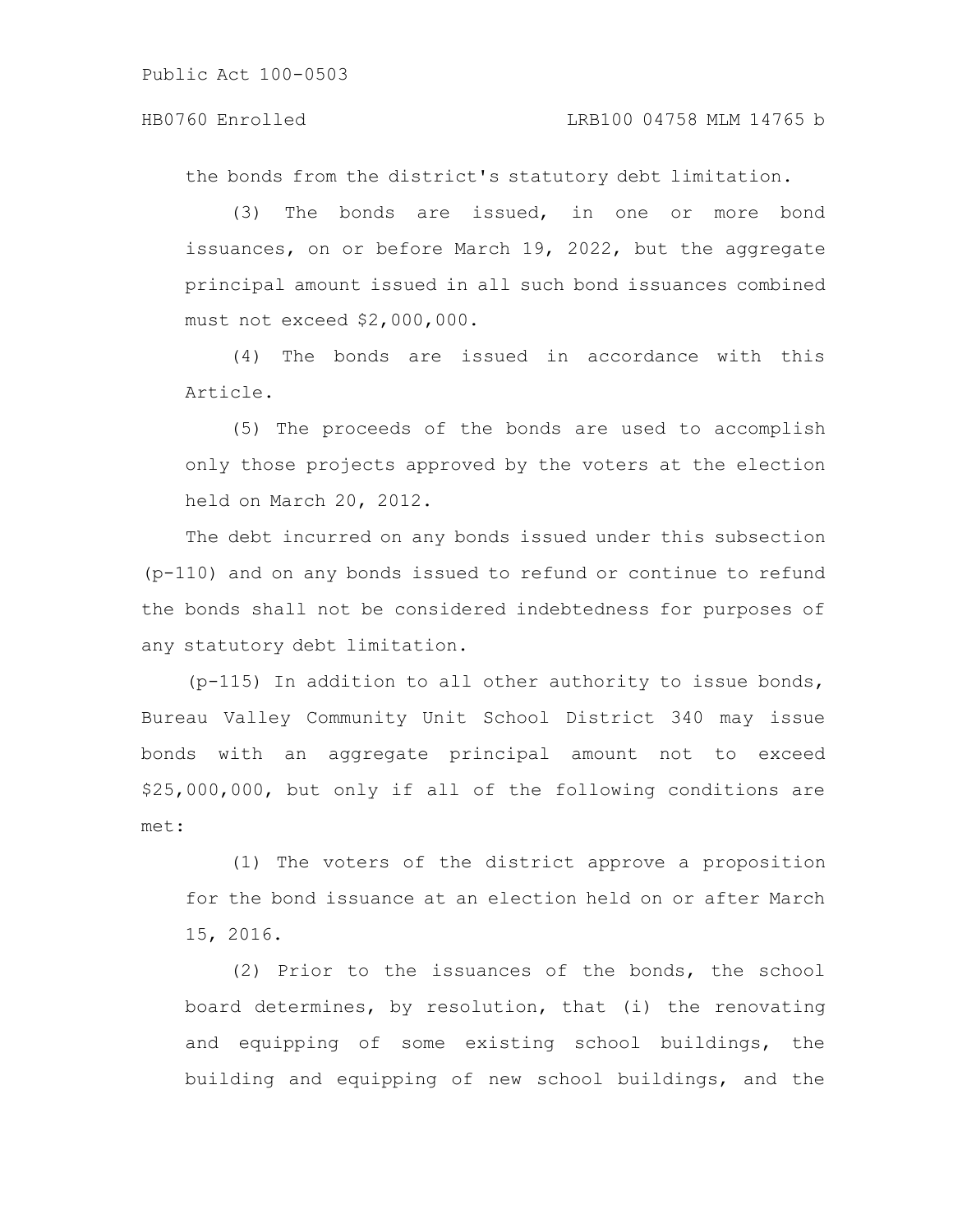demolishing of some existing school buildings are required as a result of the age and condition of existing school buildings and (ii) the issuance of bonds is authorized by a statute that exempts the debt incurred on the bonds from the district's statutory debt limitation.

(3) The bonds are issued, in one or more issuances, on or before July 1, 2021, but the aggregate principal amount issued in all such bond issuances combined must not exceed \$25,000,000.

(4) The bonds are issued in accordance with this Article.

(5) The proceeds of the bonds are used to accomplish only those projects approved by the voters at an election held on or after March 15, 2016.

The debt incurred on any bonds issued under this subsection (p-115) shall not be considered indebtedness for purposes of any statutory debt limitation. Bonds issued under this subsection (p-115) must mature within not to exceed 30 years from their date, notwithstanding any other law, including Section 19-3 of this Code, to the contrary.

(p-120) In addition to all other authority to issue bonds, Paxton-Buckley-Loda Community Unit School District 10 may issue bonds with an aggregate principal amount not to exceed \$28,500,000, but only if all the following conditions are met:

(1) The voters of the district approve a proposition for the bond issuance at an election held on or after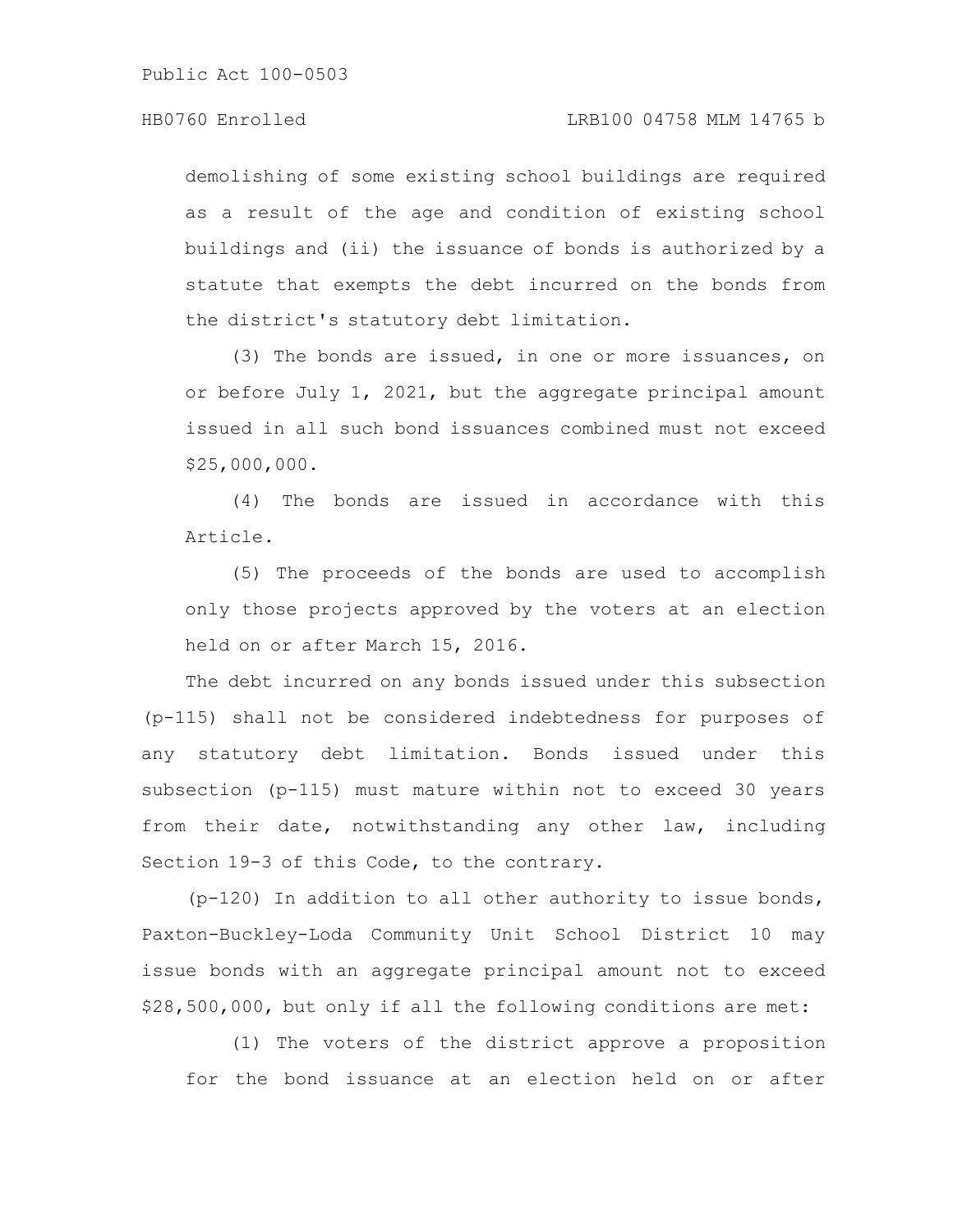November 8, 2016.

(2) Prior to the issuance of the bonds, the school board determines, by resolution, that (i) the projects as described in said proposition, relating to the building and equipping of one or more school buildings or additions to existing school buildings, are required as a result of the age and condition of the District's existing buildings and (ii) the issuance of bonds is authorized by a statute that exempts the debt incurred on the bonds from the district's statutory debt limitation.

(3) The bonds are issued, in one or more issuances, not later than 5 years after the date of the referendum approving the issuance of the bonds, but the aggregate principal amount issued in all such bond issuances combined must not exceed \$28,500,000.

(4) The bonds are issued in accordance with this Article.

(5) The proceeds of the bonds are used to accomplish only those projects approved by the voters at an election held on or after November 8, 2016.

The debt incurred on any bonds issued under this subsection (p-120) and on any bonds issued to refund or continue to refund such bonds shall not be considered indebtedness for purposes of any statutory debt limitation. Bonds issued under this subsection (p-120) and any bonds issued to refund or continue to refund such bonds must mature within not to exceed 25 years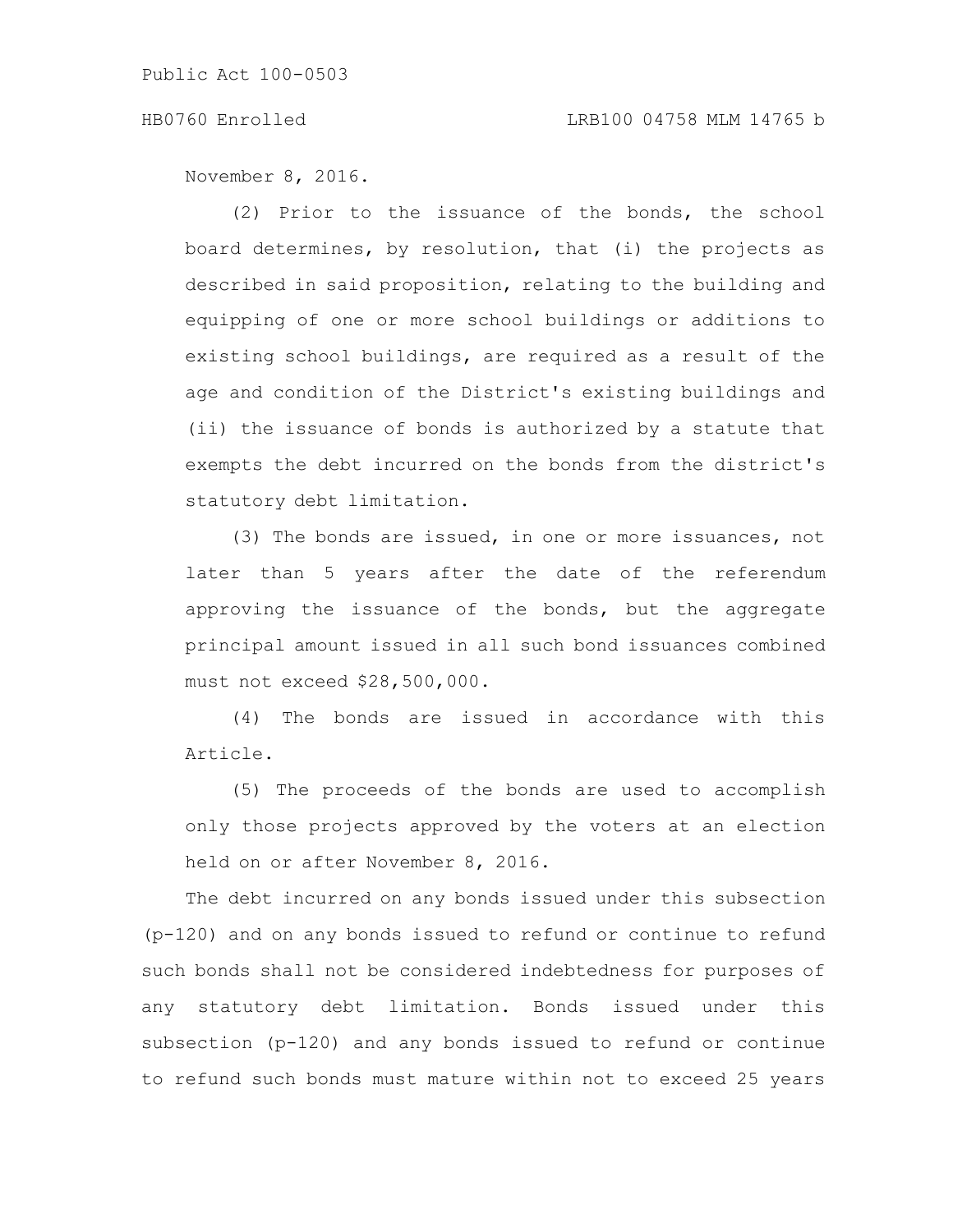#### HB0760 Enrolled LRB100 04758 MLM 14765 b

from their date, notwithstanding any other law, including Section 19-3 of this Code, to the contrary.

(p-125) In addition to all other authority to issue bonds, Hillsboro Community Unit School District 3 may issue bonds with an aggregate principal amount not to exceed \$34,500,000, but only if all the following conditions are met:

(1) The voters of the district approve a proposition for the bond issuance at an election held on or after March 15, 2016.

(2) Prior to the issuance of the bonds, the school board determines, by resolution, that (i) altering, repairing, and equipping the high school agricultural/vocational building, demolishing the high school main, cafeteria, and gym buildings, building and equipping a school building, and improving sites are required as a result of the age and condition of the district's existing buildings and (ii) the issuance of bonds is authorized by a statute that exempts the debt incurred on the bonds from the district's statutory debt limitation.

(3) The bonds are issued, in one or more issuances, not later than 5 years after the date of the referendum approving the issuance of the bonds, but the aggregate principal amount issued in all such bond issuances combined must not exceed \$34,500,000.

(4) The bonds are issued in accordance with this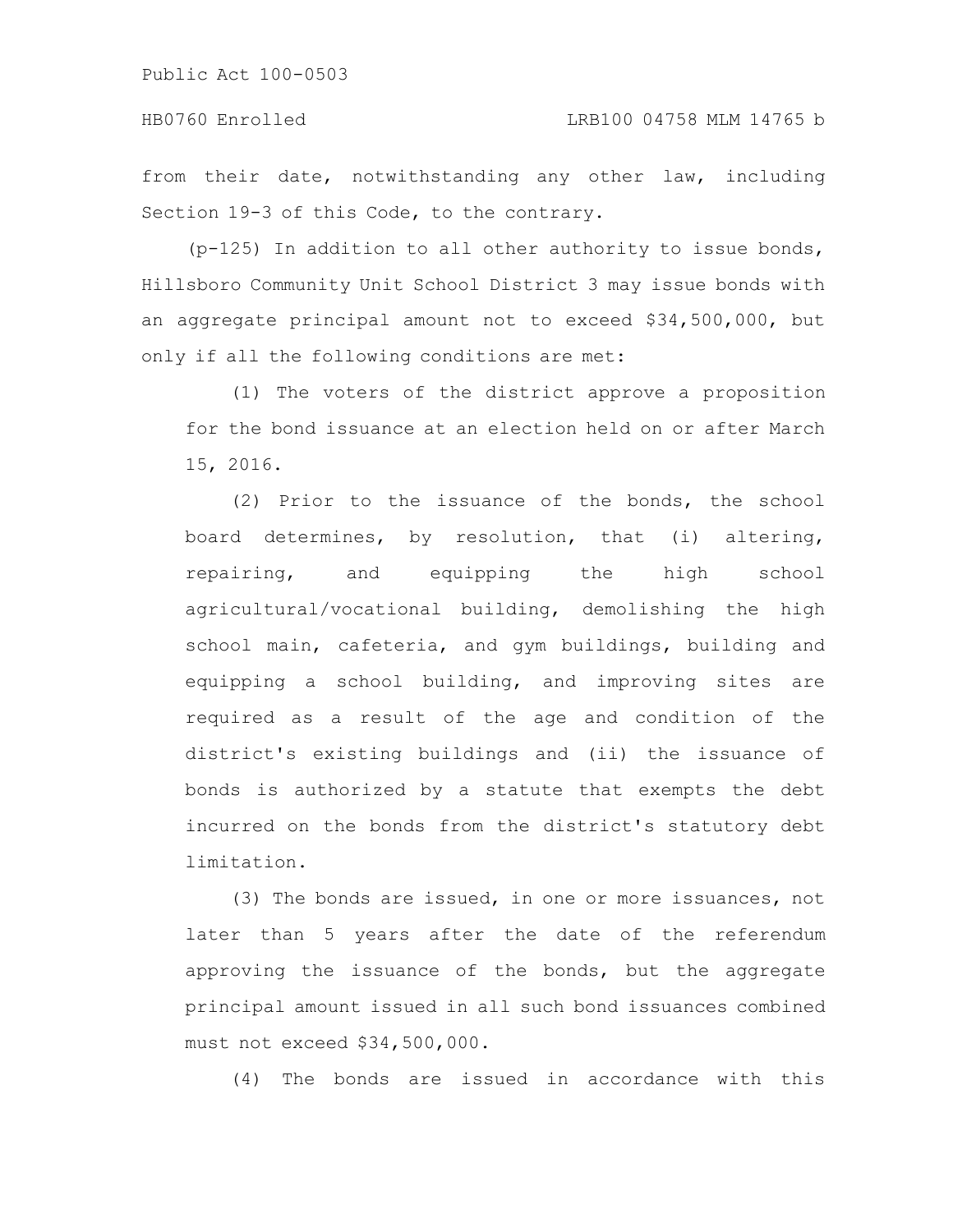Article.

(5) The proceeds of the bonds are used to accomplish only those projects approved by the voters at an election held on or after March 15, 2016.

The debt incurred on any bonds issued under this subsection (p-125) and on any bonds issued to refund or continue to refund such bonds shall not be considered indebtedness for purposes of any statutory debt limitation. Bonds issued under this subsection (p-125) and any bonds issued to refund or continue to refund such bonds must mature within not to exceed 25 years from their date, notwithstanding any other law, including Section 19-3 of this Code, to the contrary.

(p-130) Notwithstanding the provisions of subsection (a) of this Section or of any other law, bonds heretofore or hereafter issued by East Prairie School District 73 with an aggregate principal amount not to exceed \$47,353,147 and approved by the voters of the district at the general election held on November 8, 2016, and any bonds issued to refund or continue to refund the bonds, shall not be considered indebtedness for the purposes of any statutory debt limitation and may mature within not to exceed 25 years from their date, notwithstanding any other law, including Section 19-3 of this Code, to the contrary.

(p-135) In addition to all other authority to issue bonds, Brookfield LaGrange Park School District Number 95 may issue bonds with an aggregate principal amount not to exceed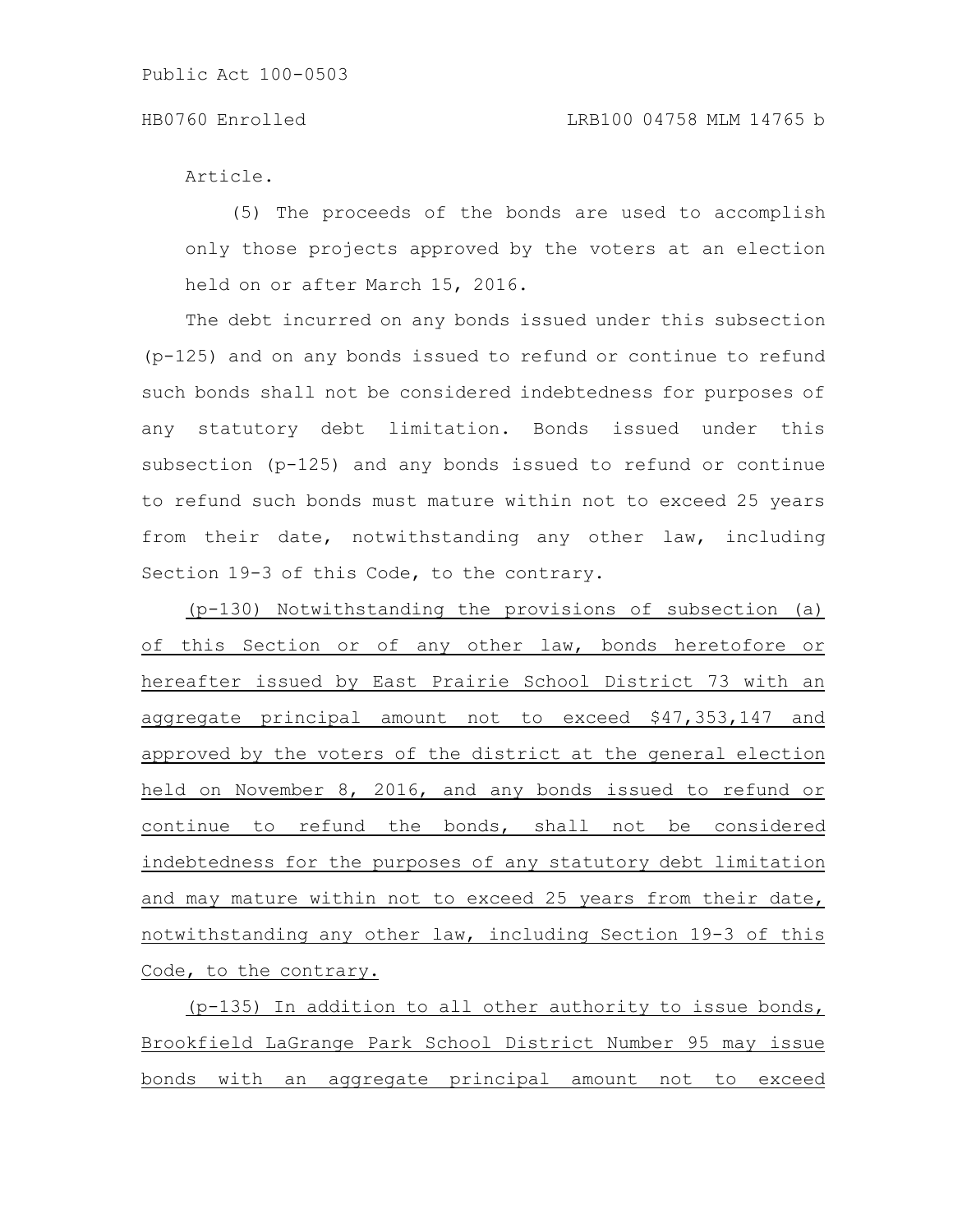\$20,000,000, but only if all the following conditions are met:

(1) The voters of the district approve a proposition for the bond issuance at an election held on or after April 4, 2017.

(2) Prior to the issuance of the bonds, the school board determines, by resolution, that (i) the additions and renovations to the Brook Park Elementary and S. E. Gross Middle School buildings are required to accommodate enrollment growth, replace outdated facilities, and create spaces consistent with 21st century learning and (ii) the issuance of the bonds is authorized by a statute that exempts the debt incurred on the bonds from the district's statutory debt limitation.

(3) The bonds are issued, in one or more issuances, not later than 5 years after the date of the referendum approving the issuance of the bonds, but the aggregate principal amount issued in all such bond issuances combined must not exceed \$20,000,000.

(4) The bonds are issued in accordance with this Article.

(5) The proceeds of the bonds are used to accomplish only those projects approved by the voters at an election held on or after April 4, 2017.

The debt incurred on any bonds issued under this subsection (p-135) and on any bonds issued to refund or continue to refund such bonds shall not be considered